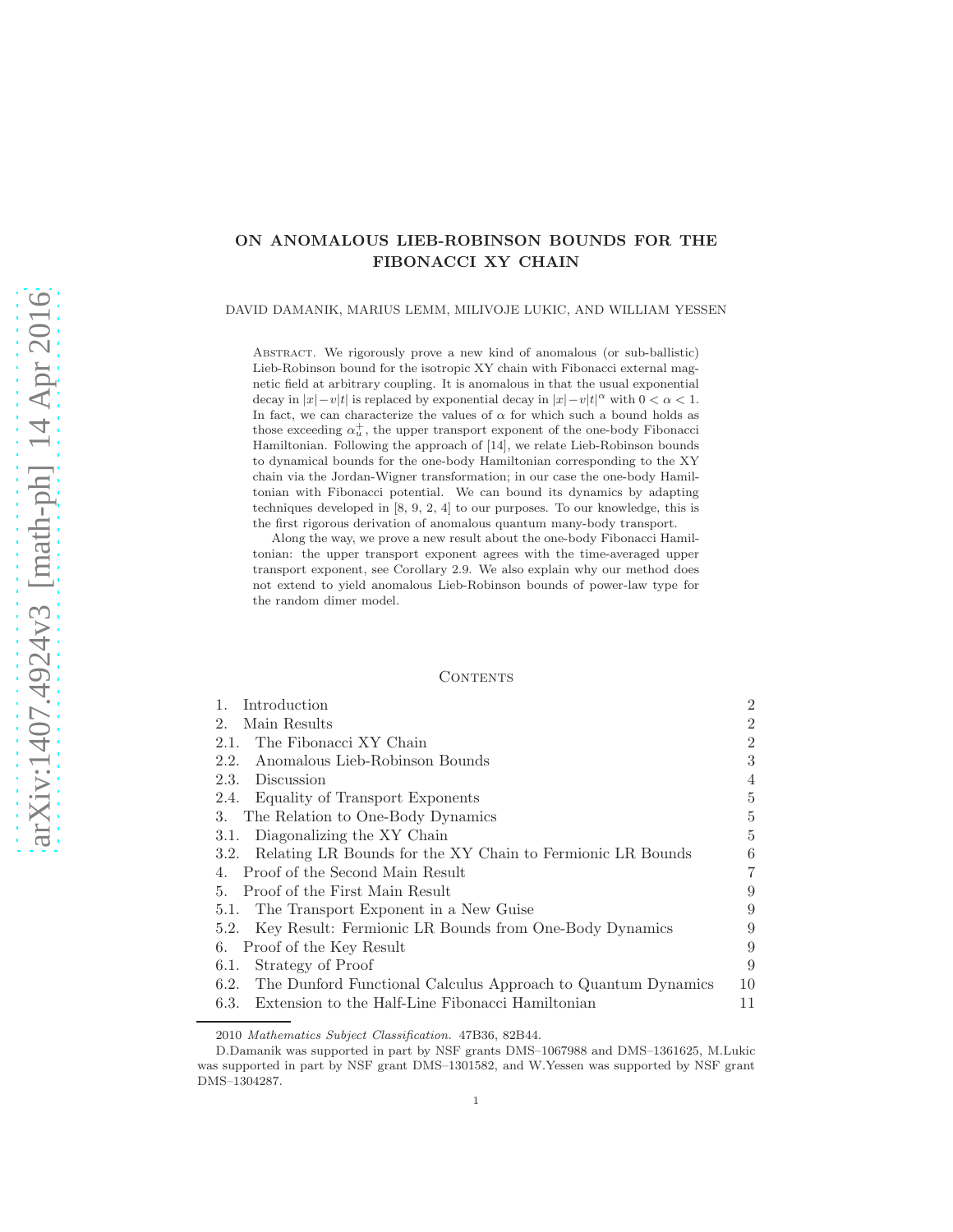| 6.4. Covariance of $H(\omega)$ under Shifts                      | 12 |
|------------------------------------------------------------------|----|
| 6.5. Bounding Resolvent Matrix Elements by Transfer Matrix Norms | 13 |
| 6.6. Lower Bounds on Transfer Matrix Norms and Conclusion        | 15 |
| 7. Proof that $\alpha' = \alpha_u^+$                             | 17 |
| 8. Remark on the Random Dimer Model                              | 19 |
| References                                                       | 20 |

#### 1. INTRODUCTION

Lieb-Robinson (LR) bounds were first introduced by Lieb and Robinson in 1972 [24]. These bounds and their generalizations [15, 26, 27, 28] concern quantum spin systems with local Hamiltonians and establish that, approximately, quantum correlations (as expressed by commutators of local observables) propagate at most ballistically under the Heisenberg dynamics. That is, commutators of observables, which are initially supported a distance |x| apart, are exponentially small in  $|x|-v|t|$ , where  $v \geq 0$  is the so-called Lieb-Robinson velocity. Therefore, in similarity to relativistic systems, LR bounds establish the existence of a "light cone"  $|x| \leq v|t|$ outside of which correlations are suppressed.

Lieb-Robinson bounds greatly increased in popularity about 10 years ago, when Hastings and co-workers realized that they can be used to prove exponential clustering, a higher-dimensional analogue of the Lieb-Schultz-Mattis theorem and the famous area law for the entanglement entropy in one-dimensional quantum systems with a spectral gap [17, 28, 15, 16]. Since then, LR bounds have become an important tool in condensed-matter physics and quantum information theory, e.g. for understanding the structure of ground states in gapped systems.

Here, we take the perspective that LR bounds characterize the dynamics of manybody quantum systems as at most ballistic. We consider a model, the Fibonacci XY spin chain, for which this bound on the dynamics can be improved to an anomalous (or sub-ballistic) LR bound, see Definition 2.1, establishing anomalous many-body transport in this case. We refer to [6] for an exposition of our results that is geared towards a physics audience.

An older preprint version of this paper discussed the extension of our results to Sturmian models. The proof was based on methods from [25], which were since found to be flawed [3]. We believe that the extension can be proved by combining our methods with the ones in [3], but we leave this task to future work.

## 2. Main Results

2.1. The Fibonacci XY Chain. Given an integer  $n$ , we take as our Hilbert space

$$
\mathcal{H}_n = \bigotimes_{j=1}^n \mathfrak{h}_j.
$$

where  $\mathfrak{h}_j = \mathbb{C}^2$  for all j. On  $\mathcal{H}_n$ , we consider the isotropic XY chain given by the Hamiltonian

$$
H_n^{XY} = -\sum_{j=1}^{n-1} \left( \sigma_j^x \sigma_{j+1}^x + \sigma_j^y \sigma_{j+1}^y \right) + \sum_{j=1}^n V_j \sigma_j^z
$$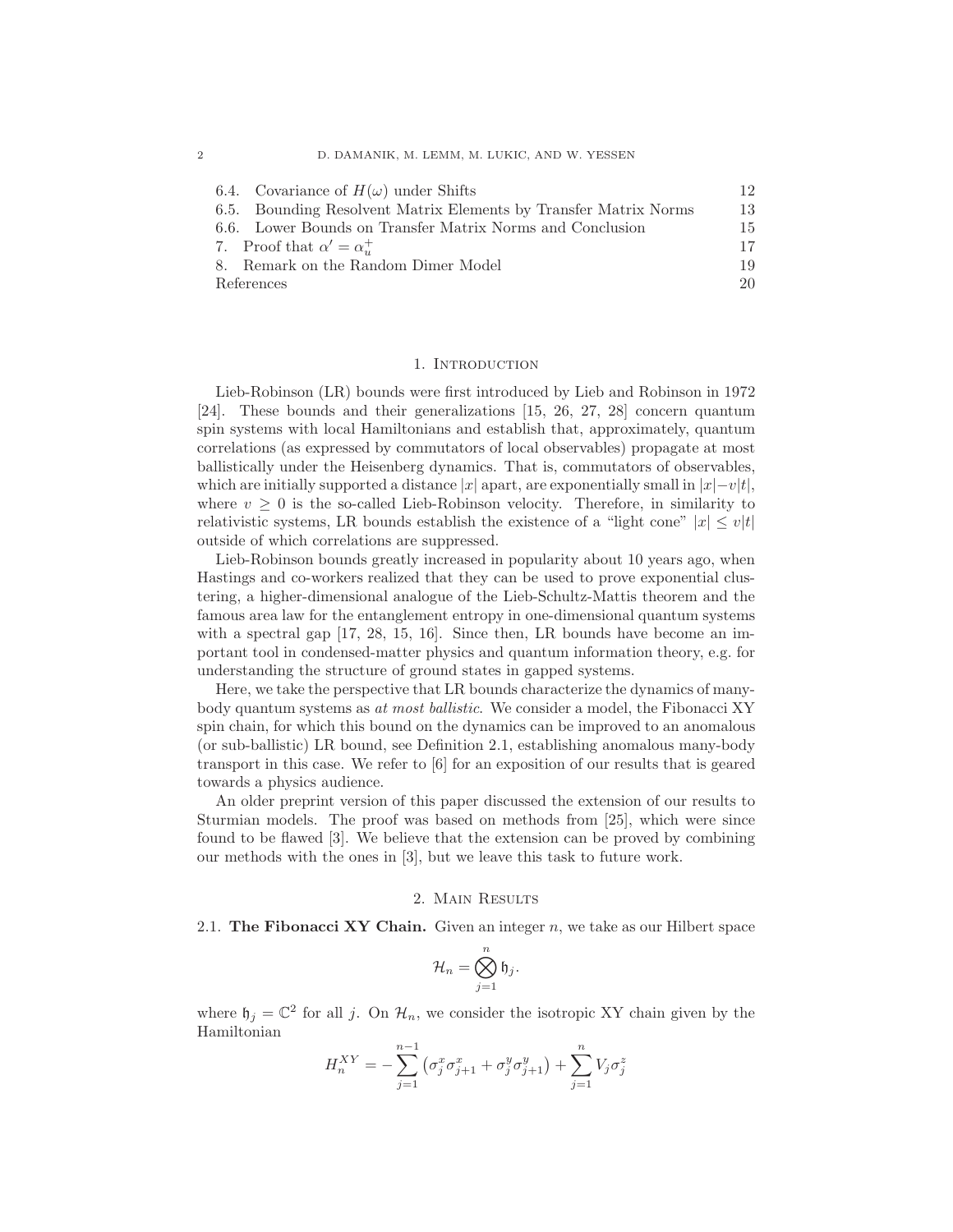where  ${V_i}$  is the Fibonacci external magnetic field defined by

$$
V_j = \lambda \chi_{[1-\phi^{-1},1)}(j\phi^{-1} + \omega \mod 1)
$$

with  $\lambda > 0$  a coupling constant,  $\omega \in [0, 1)$  the "phase" and

$$
\phi = \frac{1+\sqrt{5}}{2}
$$

the golden mean. The Fibonacci external field is the primary model of onedimensional quasi-periodicity. As usual, the *Pauli matrices* are

$$
\sigma^x = \begin{pmatrix} 0 & 1 \\ 1 & 0 \end{pmatrix}, \quad \sigma^y = \begin{pmatrix} 0 & -i \\ i & 0 \end{pmatrix}, \quad \sigma^z = \begin{pmatrix} 1 & 0 \\ 0 & -1 \end{pmatrix},
$$

and  $\sigma_j^{x,y,z}$  denotes  $1_1 \otimes \ldots 1_{j-1} \otimes \sigma^{x,y,z} \otimes 1_{j+1} \ldots \otimes 1_n$ . For a finite set  $S \subset \mathbb{Z}_+$ , we define the algebra of observables on J by

$$
\mathcal{A}_J=\bigotimes_{j\in J}\mathcal{B}(\mathfrak{h}_j),
$$

where  $\mathcal{B}(\mathfrak{h}_j)$  is the set of bounded linear operators on  $\mathfrak{h}_j = \mathbb{C}^2$ , which is of course just the set of all complex  $2 \times 2$  matrices. We will often make use of the fact that for  $J \subset J'$ , there is a natural embedding of  $\mathcal{A}_J$  into  $\mathcal{A}_{J'}$  by tensoring with the identity on  $J' \setminus J$ . Also, we denote  $A_j \equiv A_{\{j\}}$ .

Finally, we recall that the *Heisenberg dynamics* of an observable  $A \in \mathcal{A}_J$  are defined by

$$
\tau_t^n(A) = e^{itH_n^{XY}} A e^{-itH_n^{XY}}.
$$

Disclaimer We usually do not keep track of constants that depend on model parameters, one exception is the dependence on the parameter  $\omega$  as discussed later. We write  $C, C', \ldots$  for constants that may have different numerical values from line to line and  $C_0, C_1, \ldots$  for constants that appear in the statement of a result.

2.2. Anomalous Lieb-Robinson Bounds. To phrase our results, it will be convenient to adopt the following convention for stating anomalous LR bounds (we will soon discuss what we mean by "anomalous"):

**Definition 2.1.** We say that " $LR(\alpha)$ " holds if there exist constants  $C_0, \mu > 0$  and  $v \geq 0$  such that for all integers  $1 \leq j \leq j' \leq n$  and all  $t > 0$ , we have

(1) 
$$
\|[\tau_t^n(A), B]\| \leq C_0 \|A\| \|B\| e^{-\mu(|j'-j|-vt^{\alpha})}
$$

for all  $A \in \mathcal{A}_j$  and all  $B \in \mathcal{A}_{\{j',...,n\}}$ .

*Remark* 2.2. (i) The ordinary LR bound is  $LR(1)$  and by the very general analysis of [28],  $LR(1)$  holds in our case<sup>1</sup>. The bound  $LR(\alpha)$  with  $\alpha < 1$ is qualitatively stronger than  $LR(1)$  (i.e. modulo changes in the constants  $C_0, \mu$  and v). Indeed, it already becomes effective when  $v^{1/\alpha} t < |j'-j|^{1/\alpha}$ . Since space is discrete, we have  $|j'-j|^{1/\alpha} \le |j'-j|$  and so  $LR(\alpha)$  becomes effective at smaller distances than  $LR(1)$ . See also the discussion following Theorem 1 in [6].

<sup>&</sup>lt;sup>1</sup>In fact even the slightly stronger version of  $LR(1)$  with  $A \in \mathcal{A}_J$  and C independent of the cardinality  $|J|$  holds.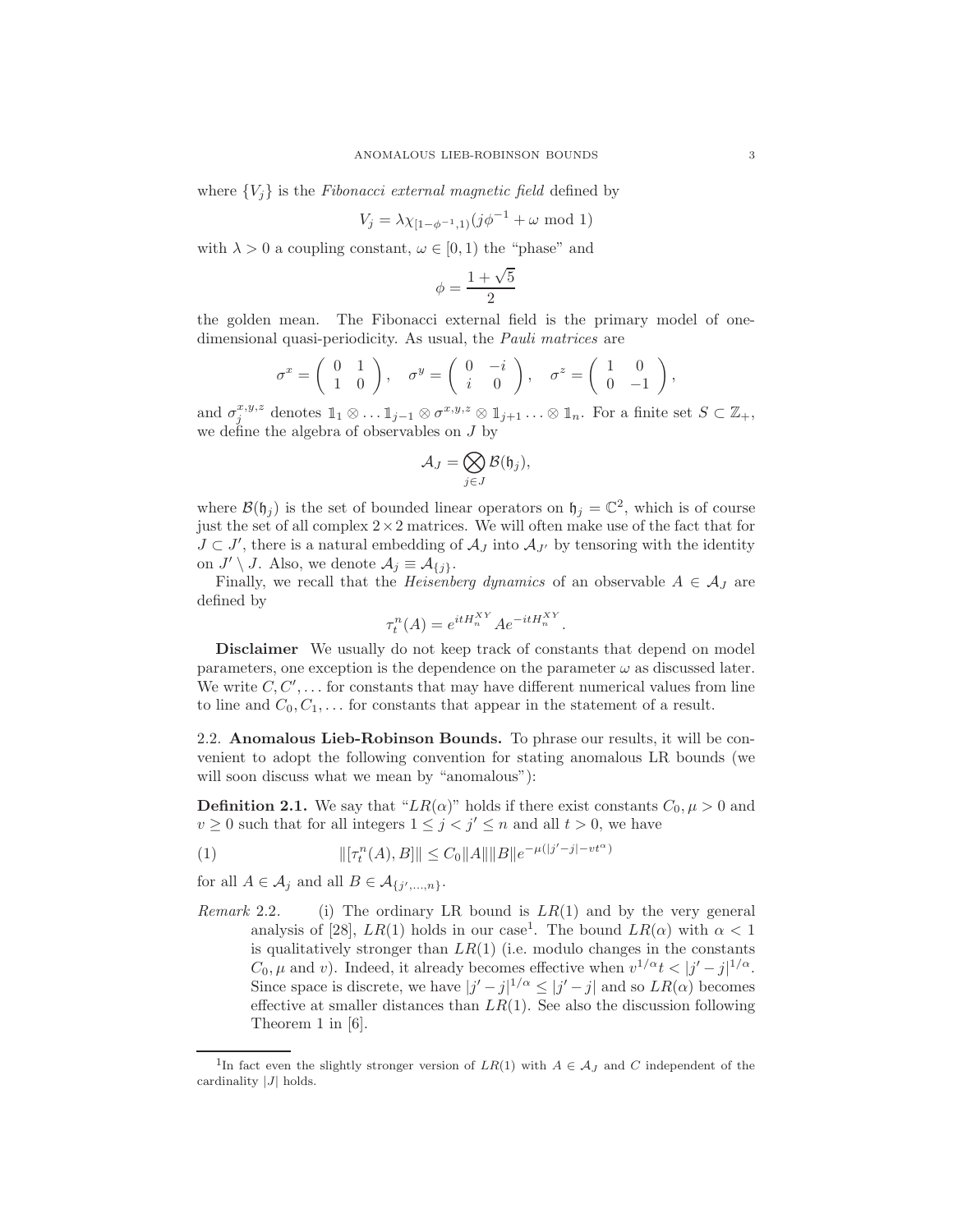(ii) The assumption that  $A \in \mathcal{A}_i$  can be generalized to  $A \in \mathcal{A}_j$  with max  $J \leq j$ using the Leibniz rule for commutators  $(7)$ , but at the price of having  $C_0$ depend on  $|J|$ . For a detailed proof of this, we refer to [7]. In a different approach, following the proof of Corollary 3.4 in [14], one can derive from  $LR(\alpha)$  a Lieb-Robinson bound which holds for all  $A \in \mathcal{A}_J$  with max  $J \leq j$ and C independent of  $|J|$ , but at the price of increasing the growth in t to  $\int_0^t e^{\mu vs^\alpha} ds.$ 

We will phrase our results in terms of the *upper transport exponent*  $\alpha_u^+$  for the Fibonacci Hamiltonian H. It is just one of several exponents characterizing the dynamics associated to  $H$  and we will introduce these later, in Section 7, mainly as tools.

**Definition 2.3.** Let H be the operator on  $\ell^2(\mathbb{Z}_+)$  defined in (18) and let  $\{\delta_l\}_{l\geq 1}$ be the canonical basis of  $\ell^2(\mathbb{Z}_+)$ . For  $t > 0$  and any integer N, we define

$$
(2) \quad P(N,t) = \sum_{n>N} \left| \langle \delta_1, e^{-itH} \delta_n \rangle \right|^2, \qquad S^+(\alpha) = -\limsup_{t \to \infty} \frac{\log P(t^{\alpha} - 1, t)}{\log t}
$$

as well as the upper transport exponent

(3) 
$$
\alpha_u^+ = \sup_{\alpha \ge 0} \{ S^+(\alpha) < \infty \}
$$

which, roughly speaking, characterizes the propagation rate of the fastest part of the wavepacket initially localized at  $\delta_1$ .

**Theorem 2.4** (First main result). Let  $\lambda > 0$ . If  $\alpha > \alpha_u^+(\lambda)$ , then  $LR(\alpha)$ .

Remark 2.5. The proof also yields the explicit formulae (38) for  $\mu$  and for the "Lieb-Robinson velocity"  $v$ . The formula for  $v$  does not yield quantitative information however, because it involves the quantity  $C'_{\delta}$ , which is not determined in [4].

Our second main result says that the upper transport exponent is truly the "correct" one for the LR bound (modulo the difference between  $\geq$  and  $\geq$ ).

**Theorem 2.6** (Second main result). Let  $\lambda > 0$ . If  $LR(\alpha)$ , then  $\alpha \ge \alpha_u^+(\lambda)$ .

Remark 2.7. The proof of Theorem 2.6 works in complete generality and has nothing to do with the Fibonacci case. That is, the implication  $LR(\alpha) \Rightarrow \alpha \ge \alpha^+_{\mu}$  holds for general choices of the  ${V_j}$  in the isotropic XY chain (e.g. periodic  ${V_j}$  for which  $\alpha_u^+ = 1$ ).

2.3. Discussion. Let us explain why we call these Lieb-Robinson bounds "anomalous". The usual LR bound is  $LR(1)$  and it implies that commutators are small, up to an exponential error, outside of the "light cone" given by  $|j - j'| \le vt$ . For  $v > 0$ , this behavior corresponds to *ballistic transport* and for  $v = 0$  to *dynamical* localization.

By contrast, Theorems 2.4 and 2.6 say that the "light-cone" for the Fibonacci XY chain is changed to the set  $|j - j'| \le vt^{\alpha_u^+}$  with  $0 < \alpha_u^+ < 1$  (see Proposition 2.8) below). In other words, quantum-mechanical correlations spread sub-ballistically for this model and whenever  $\alpha_u^+ \neq \frac{1}{2}$  such behavior is commonly referred to as anomalous transport. To our knowledge, this is the first rigorous proof of anomalous quantum many-body transport. It is physically appealing that the upper bound on transport at the one-body level  $\alpha_u^+$  is precisely what governs transport at the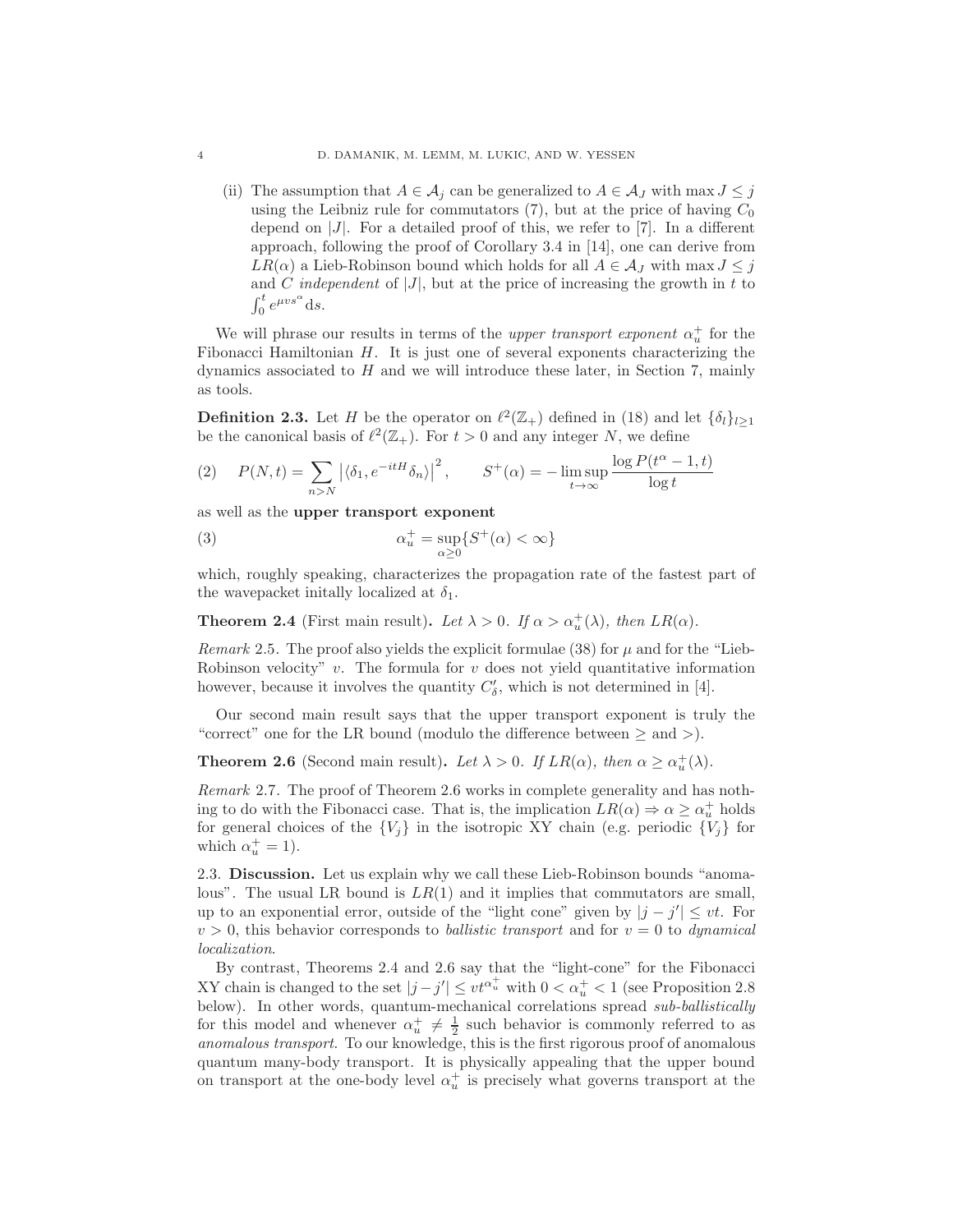many-body level, but in light of the fact that the XY chain can be mapped to noninteracting particles, this is not so surprising (compare however with the situation for the random dimer model discussed in the final section).

Roughly speaking, the anomalous behavior of the Fibonacci XY chain is a consequence of the *quasi-periodicity* of the  $V_i$ , which is situated in between the two extreme cases of

- (a) periodic external fields of  $V_i$ . These correspond to *ballistic transport*, which is obvious e.g. for the free case  $V_i \equiv 0$ . This case is discussed in an upcoming paper of three of the authors [7].
- (b) *disordered*, that is i.i.d. random, external fields of  $V_i$ . These were shown to lead to exponential decay of correlations [21] and zero-velocity LR bounds (i.e. dynamical localization) [14].

To close the discussion of anomalous transport, we record some known upper and lower bounds on  $\alpha_u^+$ . For further remarks on the anomalous LR bound, we refer the interested reader to [6].

**Proposition 2.8.** (i) For all  $\lambda > 0$ , we have  $\alpha_u^+(\lambda) > 0$ .<br>(ii) For all  $\lambda > \sqrt{24}$ , we have

$$
\alpha_u^+(\lambda) \ge \frac{2\log \phi}{\log(2\lambda + 22)}
$$

with  $\phi = \frac{1+\sqrt{5}}{2}$ . (*iii*) For all  $\lambda \geq 8$ , we have

$$
\alpha_u^+ \le \frac{2 \log \phi}{\log \xi(\lambda)},
$$
  
for  $\lambda \ge 8$  and  $\xi(\lambda) = \frac{1}{2}(\lambda - 4 + \sqrt{(\lambda - 4)^2 - 12}).$ 

Numerically, we can use these to see, e.g., that

$$
0.1<\alpha_u^+<0.5
$$

for  $12 \leq \lambda \leq 7,000$ . Hence, the transport exponent is truly anomalous for such  $\lambda$ (we note the upper bound by 0.5 because that particular exponent is sometimes referred to as "diffusive" transport and not assigned the "anomalous" label).

*Proof.* For (i), see [5] and note that  $\tilde{\alpha}_u^+ \leq \alpha_u^+$  according to Lemma 7.2. For (ii), see Theorem 3 of [9] and use  $\tilde{\alpha}_u^+ \leq \alpha_u^+$ . For (iii), see Theorem 3 of [8].  $\Box$ 

2.4. Equality of Transport Exponents. We explicitly note the following corollary of the proof of Proposition 5.1, because we believe it to be of independent interest. The averaged transport exponents  $\tilde{\alpha}_u^{\pm}$  are defined in Section 7.

Corollary 2.9. Let  $\lambda > 0$ . Then,  $\alpha_u^+ = \tilde{\alpha}_u^+ = \tilde{\alpha}_u^-$ 

The second equality was already observed in [4], the first one is new.

### 3. The Relation to One-Body Dynamics

3.1. Diagonalizing the XY Chain. We will use the standard procedure, going back to [23], of diagonalizing the XY chain via the Jordan-Wigner transformation to free fermions, followed by a Bogoliubov transformation.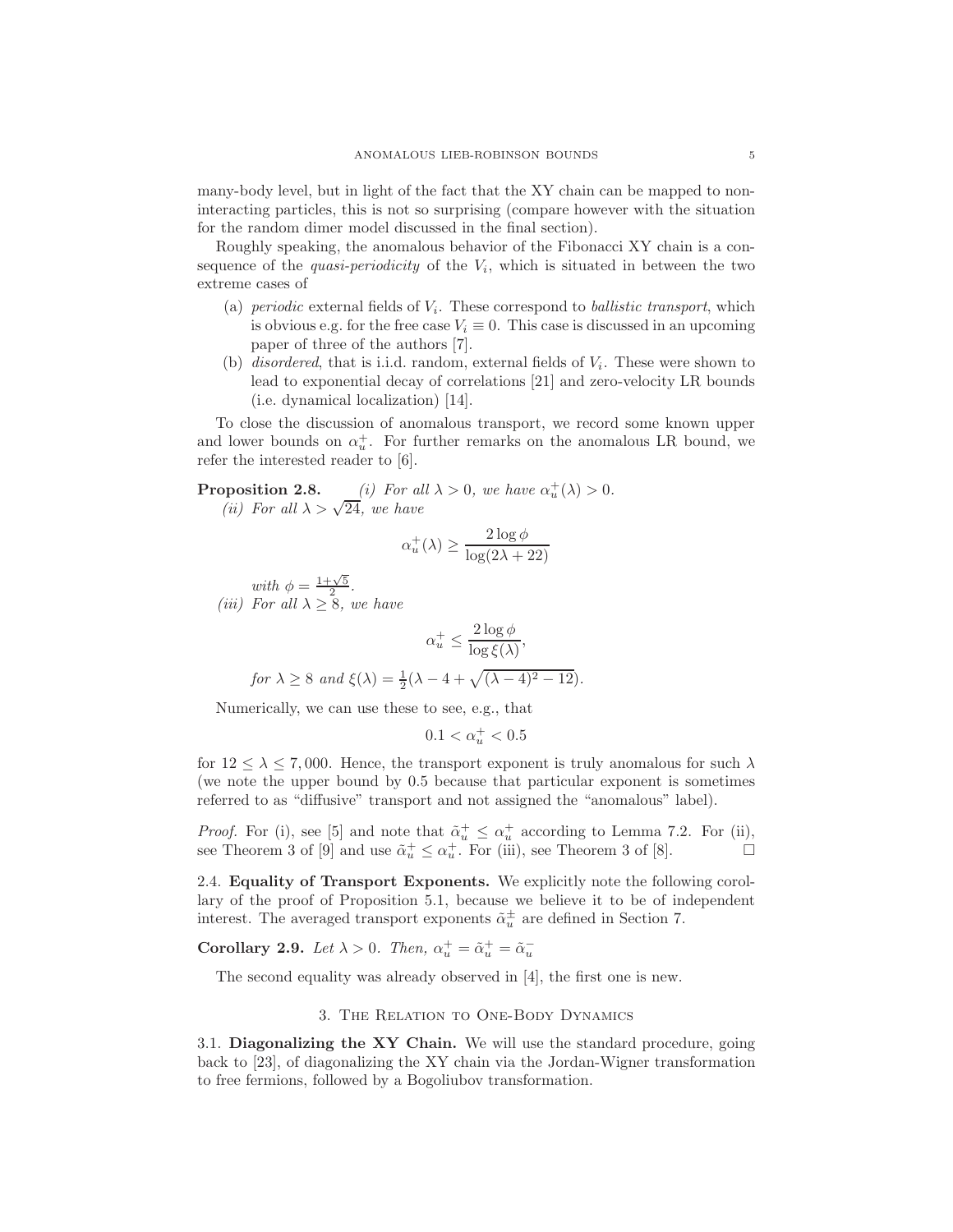We only recall what we need to establish notation for the relevant objects. For the details of the diagonalization procedure, we refer to Section 3.1 in [14]. The first step is to introduce the lowering operator

$$
a_j = \frac{1}{2} \left( \sigma_j^x - i \sigma_j^y \right)
$$

and its adjoint the raising operator  $a_j^*$  for all  $1 \leq j \leq n$ . The Jordan-Wigner transformation maps these to the fermion operators<sup>2</sup>

(4) 
$$
c_1 = a_1, \quad c_j = \sigma_1^z \dots \sigma_{j-1}^z a_j \quad \text{for } 2 \le j \le n.
$$

In terms of these operators, the Hamiltonian reads

$$
H_n^{XY} = \sum_{j=1}^{n-1} \sum_{k=1}^n c_j^*(H_n)_{j,k} c_k
$$

where we introduced the  $n \times n$  matrix

(5) 
$$
H_n = \left( \begin{array}{cccc} V_1 & 1 & & \\ 1 & \ddots & \ddots & \\ & & \ddots & \ddots & 1 \\ & & & 1 & V_n \end{array} \right).
$$

We will refer to  $H_n$  as the one-body Fibonacci Hamiltonian. To emphasize that it depends on the phase  $\omega \in [0, 1)$  we sometimes write  $H_n(\omega)$ .

We will heavily use that the Heisenberg dynamics of the  $c_j$  operators is given in the following simple fashion.

**Proposition 3.1** ([14]). For all  $1 \leq j, k \leq n$  and all  $\omega \in [0, 1)$ , we have

(6) 
$$
\tau_t^n(c_j) = \sum_{k=0}^n (e^{-2iH_n(\omega)t})_{j,k}c_k.
$$

*Proof.* This is a consequence of formula (3.15) in [14] for  $\tau_t^n(c_j)$ , which is proved via Bogoliubov transformation.

3.2. Relating LR Bounds for the XY Chain to Fermionic LR Bounds. The following lemma is instrumental in relating the LR bounds for the  $c_i$  back to LR bounds for local observables in the XY chain. The difficulty is that the Jordan-Wigner transformation (4) is *non-local*. This was overcome in [14] at the relatively small price of the extra sum over  $k$  in  $(8)$ .

**Definition 3.2.** We say that  $LR_{\text{fermi}}(\alpha)$  holds if there exist constants  $C_0, \mu > 0$ and  $v \ge 0$  such that for all integers  $1 \le j < j' \le n$  and all  $t > 0$ , we have

$$
\|[\tau_t^n(c_j), B]\| + \|[\tau_t^n(c_j^*), B]\| \le C_1 \|B\| e^{-\mu(|j'-j| - vt^{\alpha})}
$$

for all  $B \in \mathcal{A}_{\{j',...,n\}}$ .

For obvious reasons, we will make heavy use of

**Lemma 3.3** ([14]).  $LR(\alpha)$  holds if and only if  $LR_{\text{fermi}}(\alpha)$  holds.

<sup>2</sup>This means that they satisfy the canonical anticommutation relations.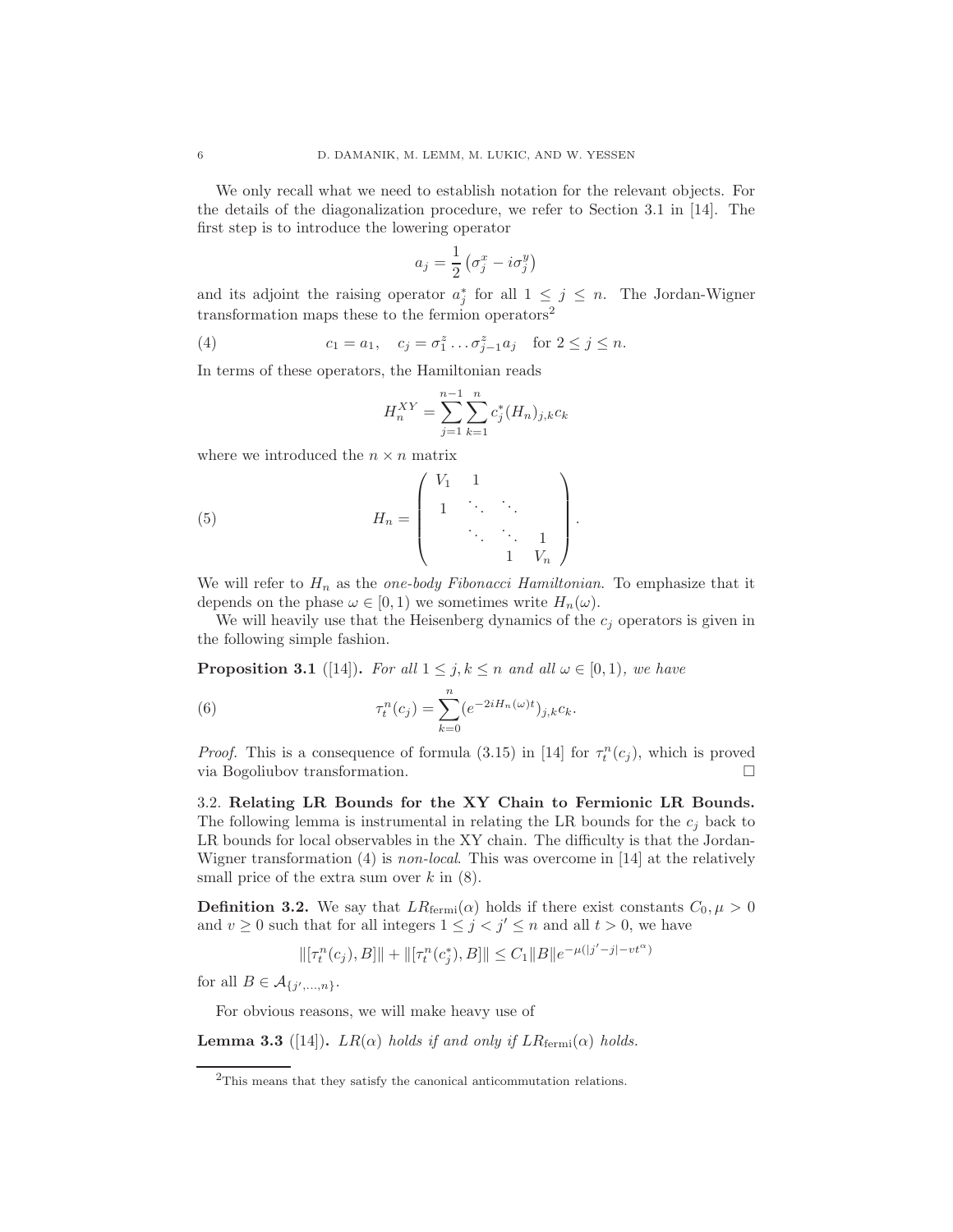We use the strategy of the proof of Theorem 3.2 in [14], but we allow for a t-dependence of the form appearing on the right-hand side of the anomalous LR bound and we note that the argument can also be run in reverse.

*Proof.* We first prove the "if" part. Let  $A = a_j$ . Since  $(\sigma_i^z)^2 = 1$  and  $[\sigma_i^z, \sigma_j^z] = 0$ when  $i \neq j$ , we can easily invert the Jordan-Wigner transformation (4) to get

$$
a_1 = c_1
$$
,  $a_j = \sigma_1^z \dots \sigma_{j-1}^z c_j$ ,  $\forall j \ge 2$ .

By the automorphism property of  $\tau_t^n$  and the "Leibniz rule" for commutators

(7)  $[AB, C] = A[B, C] + [A, C]B,$ 

we have

$$
[\tau_t^n(a_j), B] = \tau_t^n(\sigma_1^z) \dots \tau_t^n(\sigma_{j-1}^z) [\tau_t^n(\sigma_j^z), B] + [\tau_t^n(\sigma_1^z), \dots, \tau_t^n(\sigma_{j-1}^z), B] \tau_t^n(c_j).
$$
  
By unitarity of  $\tau_t^n$ , this implies

$$
\|[\tau_t^n(a_j), B]\| \le \|\tau_t^n(c_j), B\|\| + C(j-1, B),
$$

where we introduced

$$
C(l, B) = ||[\tau_t^n(\sigma_1^z), \dots, \tau_t^n(\sigma_l^z), B]||.
$$

Applying (7) again, we find

$$
C(l, B) \le C(l - 1, B) + ||[\tau_t^n(\sigma_t^z), B]||.
$$

Since  $\sigma_l^z = 2c_l^*c_l - \mathbb{1}_{\mathbb{C}^2}$ , we get

$$
C(l, B) \le C(l - 1, B) + 2\|[\tau_t^n(c_l), B]\| + 2\|[\tau_t^n(c_l^*), B]\|,
$$

which we can iterate to obtain

(8) 
$$
\|[\tau_t^n(a_j), B]\| \leq 2 \sum_{l=1}^j \left(\|[\tau_t^n(c_l), B]\| + \|[\tau_t^n(c_l^*), B]\|\right).
$$

By performing a geometric series, it is now obvious that  $LR_{\text{fermi}}(\alpha)$  implies  $LR(\alpha)$ in the special case when  $A = a_j$ . Extending this to all of  $A_j$ , which is spanned by  $\{a_j, a_j^*, a_j^*a_j, a_ja_j^*\},$  is not hard; we refer to [14] for the details.

The "only if" part follows by the exact same reasoning, since the Jordan-Wigner transform and its inverse are of the same form.

## 4. Proof of the Second Main Result

We begin with the proof of the *second* main result, Theorem 2.6.

**Lemma 4.1.** For any  $l \in [1, n)$  and any  $r \in (l, n]$ , for any  $t \in \mathbb{R}$ ,

$$
\left\| \left[ \tau_t^n(c_l), a_r^* \right] \right\| \ge \left| \left( e^{-2i H_n(\omega)t} \right)_{l,r} \right|.
$$

Proof. From (6) we have

$$
\|[\tau_t^n(c_l), a_r^*]\| = \left\| \left[ \sum_{j=1}^n (e^{-2iH_n(\omega)t})_{l,j} c_j, a_r^* \right] \right\|.
$$

Observe that for all  $j < r$ ,  $a_r^*$  commutes with  $c_j$ . Thus we can write

$$
\|[\tau_t^n(c_l), a_r^*]\| = \left\| \left[ \sum_{j \geq r}^n (e^{-2iH_n(\omega)t})_{l,j} c_j, a_r^* \right] \right\|.
$$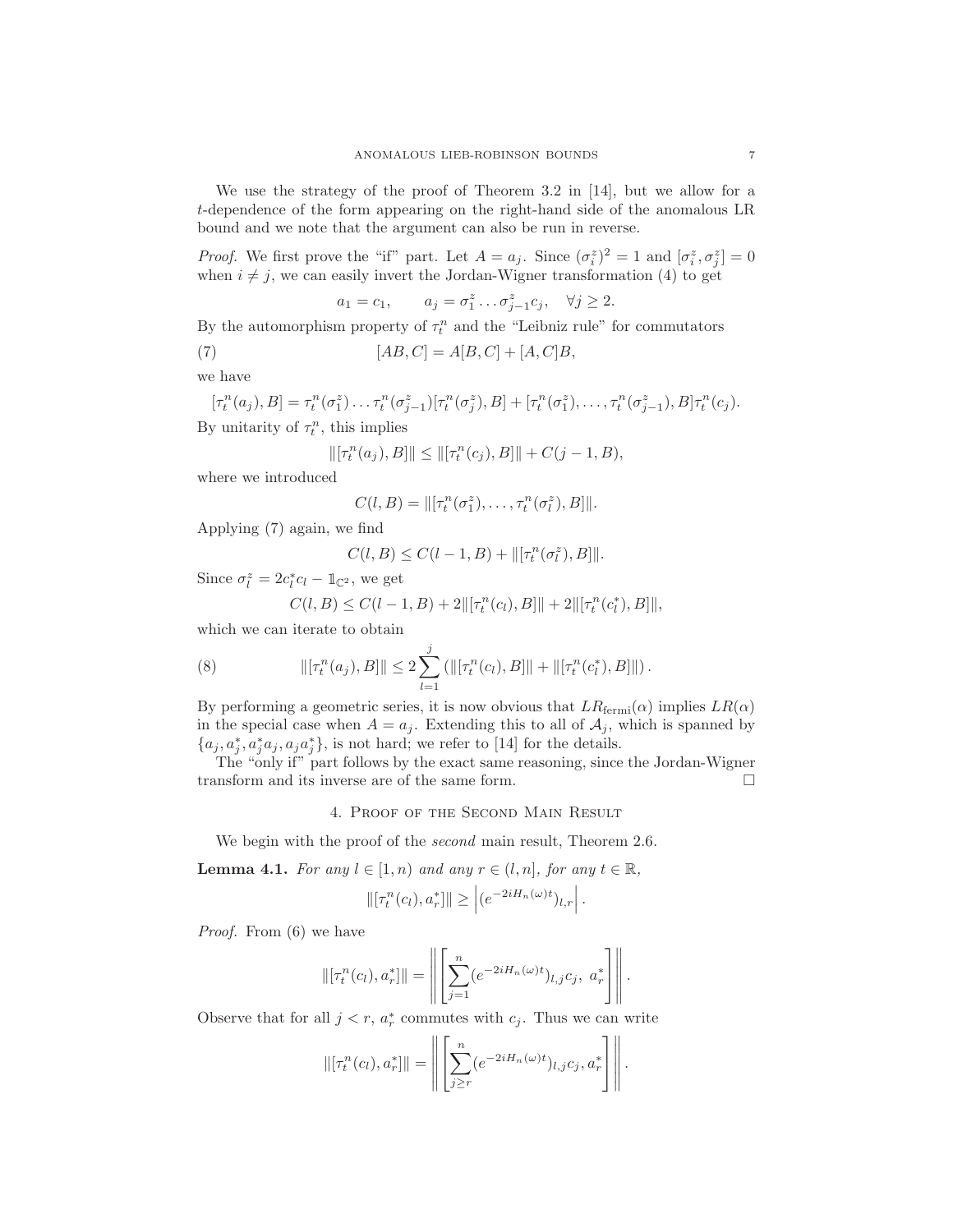Notice that for each  $j > r$ ,  $c_j = \sigma_1^{(z)} \cdots \sigma_{j-1}^{(z)} a_j$ , and  $a_r^*$  commutes with  $a_j$  and every  $\sigma_i^{(z)}$  with  $i \neq r$ . On the other hand, notice that for every  $i, \sigma_i^{(z)}v = v$  with  $v = \bigotimes_{1}^{n} \left( \begin{smallmatrix} 1 \\ 0 \end{smallmatrix} \right)$ . Thus, since  $a_r^* \left( \begin{smallmatrix} 1 \\ 0 \end{smallmatrix} \right) = 0$ , we have

$$
\left(\left[\sum_{j\geq r+1}^{n} (e^{-2iH_n(\omega)t})_{l,j}c_j, a_r^*\right]\right)v=0,
$$

and

$$
[(e^{-2iH_n(\omega)t})_{l,r}c_r, a_r^*]v = (e^{-2iH_n(\omega)t})_{l,r}v.
$$

Thus we have

$$
\|[\tau_t^n(c_l), a_r^*]\| \ge \left\| [ (e^{-2iH_n(\omega)t})_{l,r} c_r, a_r^*] v \right\| = \left\| (e^{-2iH_n(\omega)t})_{l,r} v \right\| = \left| (e^{-2iH_n(\omega)t})_{l,r} \right|.
$$

Proof of Theorem 2.6. By the previous lemma and the assumption of Theorem 2.6, we have

$$
\left| \langle \delta_l, e^{-2itH_n(\omega)} \delta_r \rangle \right| \leq ||[\tau_t^n(c_l), a_r^*]|| \leq Ce^{-\eta(r-l-v|t|^{\alpha})}.
$$

Let us shift everything so that we get

$$
\left| \langle \delta_l, e^{-2itH_n(\omega)} \delta_r \rangle \right| = \left| \langle \delta_{r-l+1}, e^{-2itH_n(\tilde{\omega})} \delta_1 \rangle \right|
$$

(notice the change in the phase from  $\omega$  to  $\tilde{\omega}$  as a result of the shift, compare (23)). Since we initially put no restrictions on  $l$  and  $r$ , we get, for each  $m$ ,

(9) 
$$
\left| \langle \delta_m, e^{-2itH_n(\tilde{\omega})} \delta_0 \rangle \right|^2 \leq C e^{-2\eta(m-v|t|^{\alpha})}.
$$

Now if we define, for all  $N \leq n$ ,

$$
P_{\text{out}}^{(n)}(N,t) := \sum_{n \ge m \ge N} \left| \langle \delta_m, e^{-itH_n(\tilde{\omega})} \delta_1 \rangle \right|^2,
$$

and set  $P_{\text{out}}^{(n)}(N,t) = 0$  for all  $N > n$ , we obtain

$$
P_{\text{out}}^{(n)}(N,2t) \le \sum_{n \ge m \ge N} C e^{-2\eta(m-v|t|^{\alpha})} \lesssim e^{-2\eta(N-v|t|^{\alpha})}.
$$

By the dominated convergence theorem we get

$$
\lim_{n \to \infty} P_{\text{out}}^{(n)}(N, 2t) = P(N - 1, 2t)
$$
 for all  $t$ .

In particular,

$$
P(t^{\gamma}-1,t) \lesssim e^{-2\eta(t^{\gamma}-v|t/2|^{\alpha})}.
$$

Thus for all  $\gamma > \alpha$ , we have  $P(t^{\gamma} - 1, t) \lesssim e^{-\eta t^{\gamma}}$  for  $t \gg 1$ . By (2) and (3), this implies  $\gamma \ge \alpha_u^+$ , so that  $\alpha \ge \alpha_u^+$ .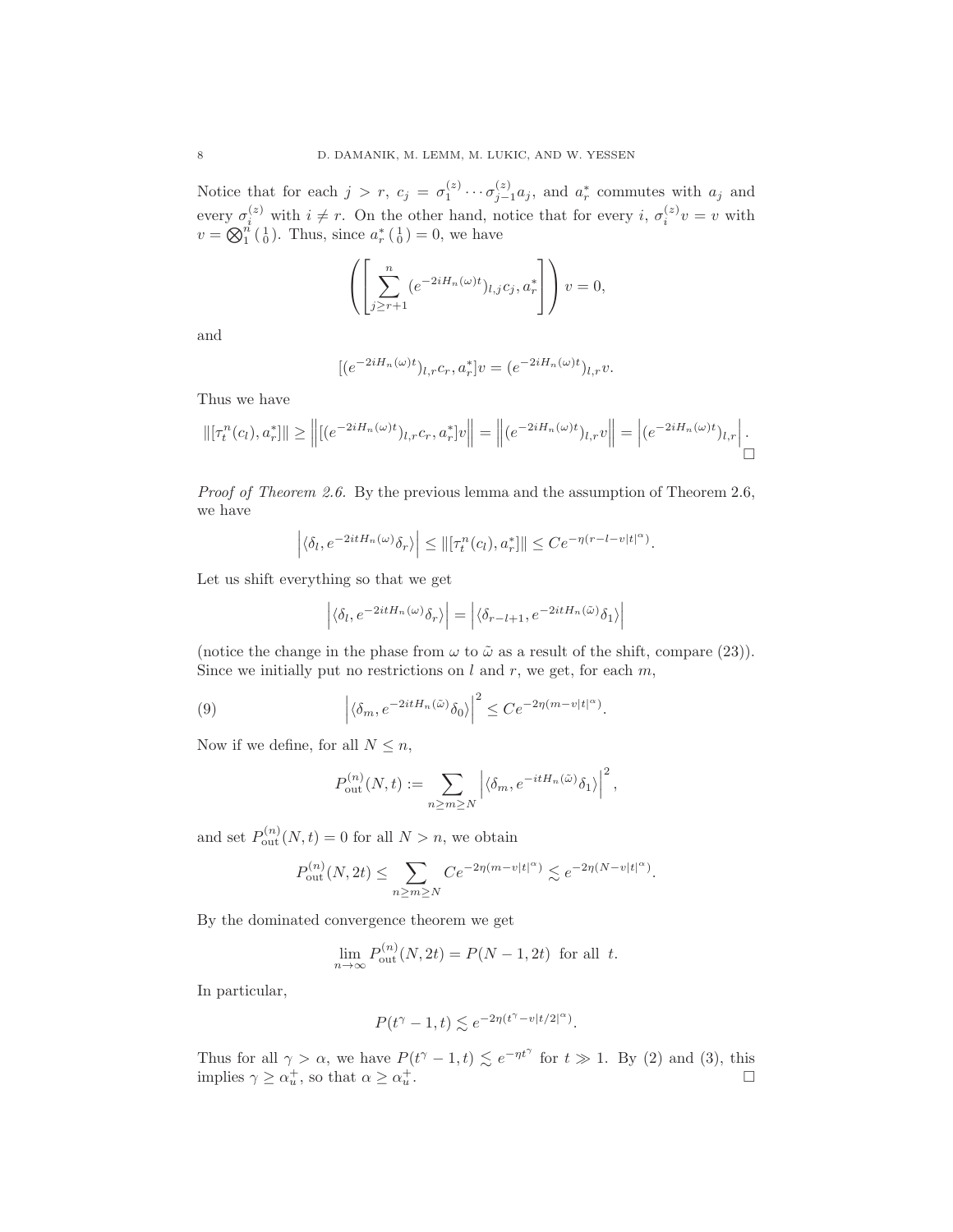#### 5. Proof of the First Main Result

5.1. The Transport Exponent in a New Guise. We begin the proof of the first main result, Theorem 2.4. It will be convenient for us to use the following quantity, which we will soon see agrees with  $\alpha_u^+$ , introduced in the recent paper [4] to study transport exponents from a dynamical systems perspective.

We define

(10) 
$$
\alpha' \equiv \alpha'(\lambda) = \frac{\log\left(\frac{1+\sqrt{5}}{2}\right)}{\lim_{k\to\infty}\frac{1}{k}\log \min_{j=1,...F_k}|x'_k(E_k^j)|},
$$

where  $F_k$  the k-th Fibonacci number, the Fibonacci trace map  $x_k$  is defined in (28) and  $E_k^{(j)}$  $\binom{1}{k}$  is defined in [4]. The precise definitions of these quantities are of limited relevance here, because we will use results of  $[4]$  tailor-made for the analysis of  $\alpha'$ as a "black box". The limit in (10) exists, by Proposition 3.7 in [4].

Another reason why the quantities appearing in the definition of  $\alpha'$  are of limited relevance here, is that we will prove

**Proposition 5.1.** It holds that  $\alpha' = \alpha_u^+$ .

5.2. Key Result: Fermionic LR Bounds from One-Body Dynamics. According to Lemma 3.3, it suffices to prove LR bounds for the fermion operators  $c_j$ . They are established by the following key result:

**Theorem 5.2** (Key result). Let  $\lambda > 0$ . If  $\alpha > \alpha'(\lambda)$ , then  $LR_{\text{fermi}}(\alpha')$ .

The first main result now follows easily:

Proof of Theorem 2.4. This is a direct consequence of Theorem 5.2, Proposition 5.1 and Lemma 3.3.  $\Box$ 

It thus remains for us to prove Theorem 5.2 (Section 6) and Proposition 5.1 (Section 7).

#### 6. Proof of the Key Result

6.1. Strategy of Proof. The proof of Theorem 5.2 is based on two main ingredients:

- (a) Proposition 3.1, which gives a simple expression for the Heisenberg dynamics of  $c_j$  in terms of the one-body Fibonacci Hamiltonian  $H_n$ . We recall that the reason why this useful formula holds is that the fermions described by the  $c_j$  are non-interacting.
- (b) Dynamical upper bounds for  $H_n$ , established by Damanik Tcheremchantsev [8, 9, 2] and Damanik - Gorodetski - Yessen [4]. Some of their tools, like the Dunford functional calculus approach, work for rather general onedimensional quantum systems. However, the crucial exponential lower bound on transfer matrix norms, which is a result of [4] quoted here as Proposition 6.5 is special to the Fibonacci case. Since the methods of [4] apply to arbitrary coupling strength  $\lambda > 0$ , so do our results.

Applying (a) is trivial. Regarding (b), we need to modify the existing arguments somewhat. The main difficulty for us is that bounds on transport exponents involve *probabilities* (see the definition of  $\alpha_u^+$ ), which according to quantum theory are given as appropriate  $\ell^2$ -norms. In proving LR bounds however, we are naturally led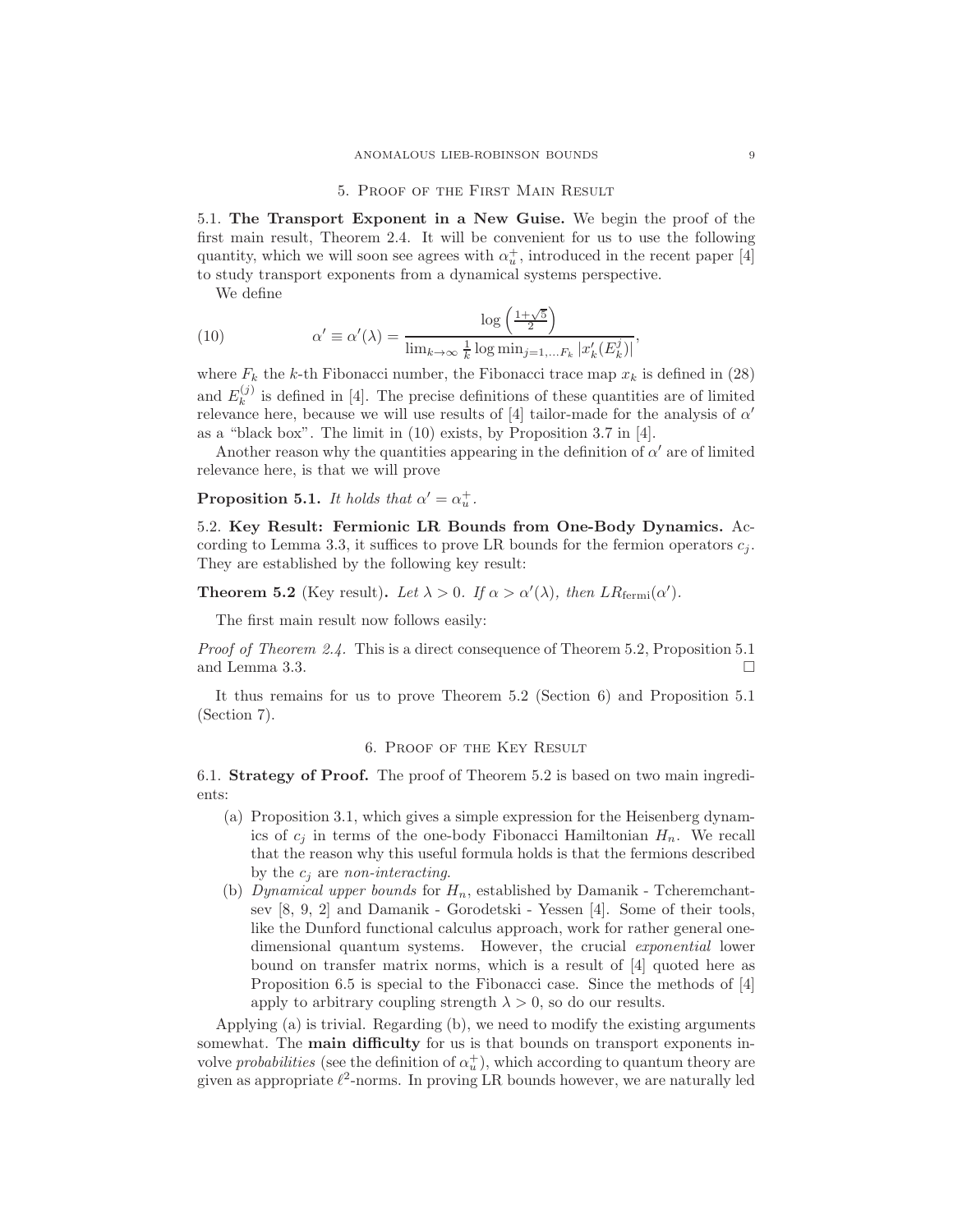to consider  $\ell^1$ -norms instead. Since this means we do not have orthogonality at our disposal, we need to develop an alternative approach<sup>3</sup> and we find that combining a resolution of the identity with Combes-Thomas estimates works. Though we do not state them explicitly, our approach yields pointwise (i.e. non-summed) bounds on the matrix elements of the resolvent and therefore also of the propagator. (This is in contrast to [8], which does not produce pointwise bounds for the resolvent because Lemma 1 in [8] involves the full  $\|\cdot\|_2$ -norm.)

Some more minor obstructions are:

- (i) Our  $H_n$  is initially only defined on  $\mathcal{H}_n$ , whereas one usually works with full-line or half-line operators. Thus, we first need to extend  $H_n$  to an appropriate half-line operator H on  $\ell^2(\mathbb{Z}_+).$
- (ii) To analyze transport exponents, one is only interested in large-time behavior and hence assumes  $t \geq 1$  throughout for technical reasons, while we need results for all  $t > 0$ .
- (iii) To simplify our analysis, we reduce to the initial state  $\delta_1 = (1, 0, \ldots)$  with an arbitrary phase  $\omega \in [0, 1)$  via the *covariance under shifts* of the half-line Fibonacci Hamiltonian, see (23). While it is often assumed that  $\omega = 0$ , it is well known, see [8], [4], that one can extend to arbitrary phases  $\omega \in [0, 1)$ via the methods of [2] and this is precisely what we do.

6.2. The Dunford Functional Calculus Approach to Quantum Dynamics. It suffices to bound  $[\tau_t^n(c_j), B]$ , since one obtains the same bound for  $[\tau_t^n(c_j^*), B]$  by taking adjoints. By (6) and the fact that  $[c_k, B] = 0$  when  $k < j'$ , we get

$$
[\tau_t^n(c_j), B] = \sum_{k=j'}^n \left( \left( e^{-2iH_n(\omega)t} \right)_{j,k} [c_k, B] \right),
$$

which implies

(11) 
$$
\|[\tau_t^n(c_j), B]\| \le 2\|B\| \sum_{k=j'}^n \left| \left( e^{-2iH_n(\omega)t} \right)_{j,k} \right|.
$$

From now on, we will work on the half-line Hilbert space

$$
\mathcal{H}=\ell^2(\mathbb{Z}_+),
$$

to which we trivially extend  $H_n$  by setting  $H_n\delta_l = 0$  for  $l > n$ . In the canonical basis  $\{\delta_l\}_{l\geq1}$  of H, we can write the matrix elements of the time-evolution operator as

$$
\langle \delta_j, e^{-2iH_n(\omega)t} \delta_k \rangle = \left( e^{-2iH_n(\omega)t} \right)_{j,k}.
$$

We follow the approach of  $[9]$  and establish dynamical upper bounds *without time*averaging via the Dunford functional calculus [11]: For all  $1 \leq j, k \leq n$ , we have

(12) 
$$
\langle \delta_j, e^{-2iH_n t} \delta_k \rangle = -\frac{1}{2\pi i} \int_{\Gamma} e^{-itz} \langle \delta_j, \frac{1}{-2H_n - z} \delta_k \rangle \,dz,
$$

where z stands for  $z\mathbb{1}_{\mathbb{Z}_+}$  and  $\Gamma$  is any positively oriented contour in C that encloses the spectrum  $\sigma(-2H_n)$ . Note the slightly unconventional appearance of  $-2H_n$ 

<sup>&</sup>lt;sup>3</sup>We make remark that using the Cauchy-Schwarz inequality to go from  $\ell^1$ -norms to  $\ell^2$ -norms, one picks up a factor  $\sqrt{n}$  and hence loses the required uniformity in n.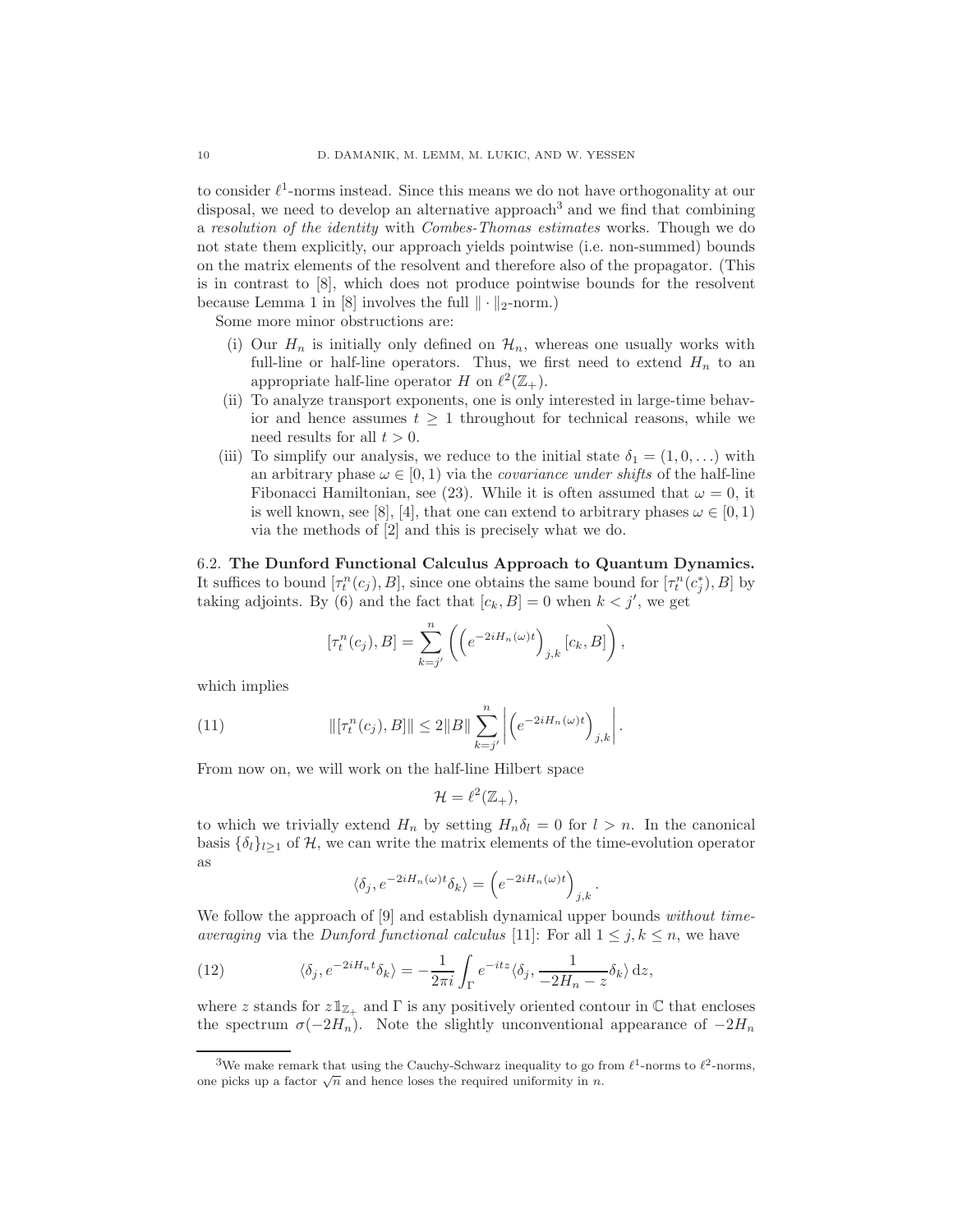instead of  $H_n$  on the right-hand side. We will choose the same rectangular  $\Gamma$  as was used in the proof of Lemma 2 in [9]. We choose

$$
(13) \t K = \min\{4, 2\lambda + 5\}
$$

and observe

$$
\sigma(-2H_n) \subset [-K+1, K-1].
$$

We recall the well-known

**Proposition 6.1** (Combes-Thomas estimate [1]). There is a universal constant  $C_T$  such that for all  $1 \leq l, m \leq n$ ,

(14) 
$$
\left| \langle \delta_l, \frac{1}{-2H_n - z} \delta_m \rangle \right| \leq 2d^{-1} e^{-C_T d|l - m|},
$$

where

 $d = \min\{\text{dist}(z, \sigma(-2H_n)), 1\}.$ 

Proof. See the appendix in [13] for a few-line proof, which also directly extends to the case considered here where the discrete Laplacian is restricted to a box (this extension was already explicitly observed in [22] for real z).  $\Box$ 

When  $t \geq 1$ , we follow the proof of Lemma 2 in [9] word-for-word until the last step, where we do *not* use the Cauchy-Schwarz inequality. When  $t < 1$ , we replace  $t^{-1}$  by 1 everywhere in the proof, in particular in the definition of the contour  $\Gamma$ . Note that  $|e^{-itz}| \le e$  is still uniformly bounded for all  $z \in \Gamma$ . The upshot is that (12) yields the estimate

(15) 
$$
\left| \langle \delta_j, e^{-2iH_n t} \delta_k \rangle \right| \leq C e^{-C_T(k-j)} + C' \int_{-K}^{K} \left| \langle \delta_j, \frac{1}{-2H_n - E - i\varepsilon} \delta_k \rangle \right| dE,
$$

for all  $1 \leq j \leq j' \leq k \leq n$ . Here, we introduced the quantity

(16) 
$$
\varepsilon = \min\{t^{-1}, 1\},\
$$

which of course satisfies  $\varepsilon \leq 1$  for all  $t > 0$ . Using (15) on (11) and performing a geometric series in the first term, we obtain

(17) 
$$
\|[\tau_t^n(c_j), B]\| \le Ce^{-C_T(j'-j)} + C' \int_{-K}^K \sum_{k=j'}^n \left| \langle \delta_j, \frac{1}{-2H_n - E - i\varepsilon} \delta_k \rangle \right| dE.
$$

Clearly, we can ignore the first term in the following.

6.3. Extension to the Half-Line Fibonacci Hamiltonian. By expressing the time evolution in terms of resolvents, we can start modifying  $H_n$  via the resolvent identity. The effect of these changes will be controlled by combining a resolution of the identity and Combes-Thomas estimates.

We define the half-line operator H on  $\ell^2(\mathbb{Z}_+)$  as the tri-diagonal half-infinite matrix

(18) 
$$
H = \begin{pmatrix} V_1 & 1 & & \\ 1 & V_2 & \ddots & \\ & \ddots & \ddots & \end{pmatrix}.
$$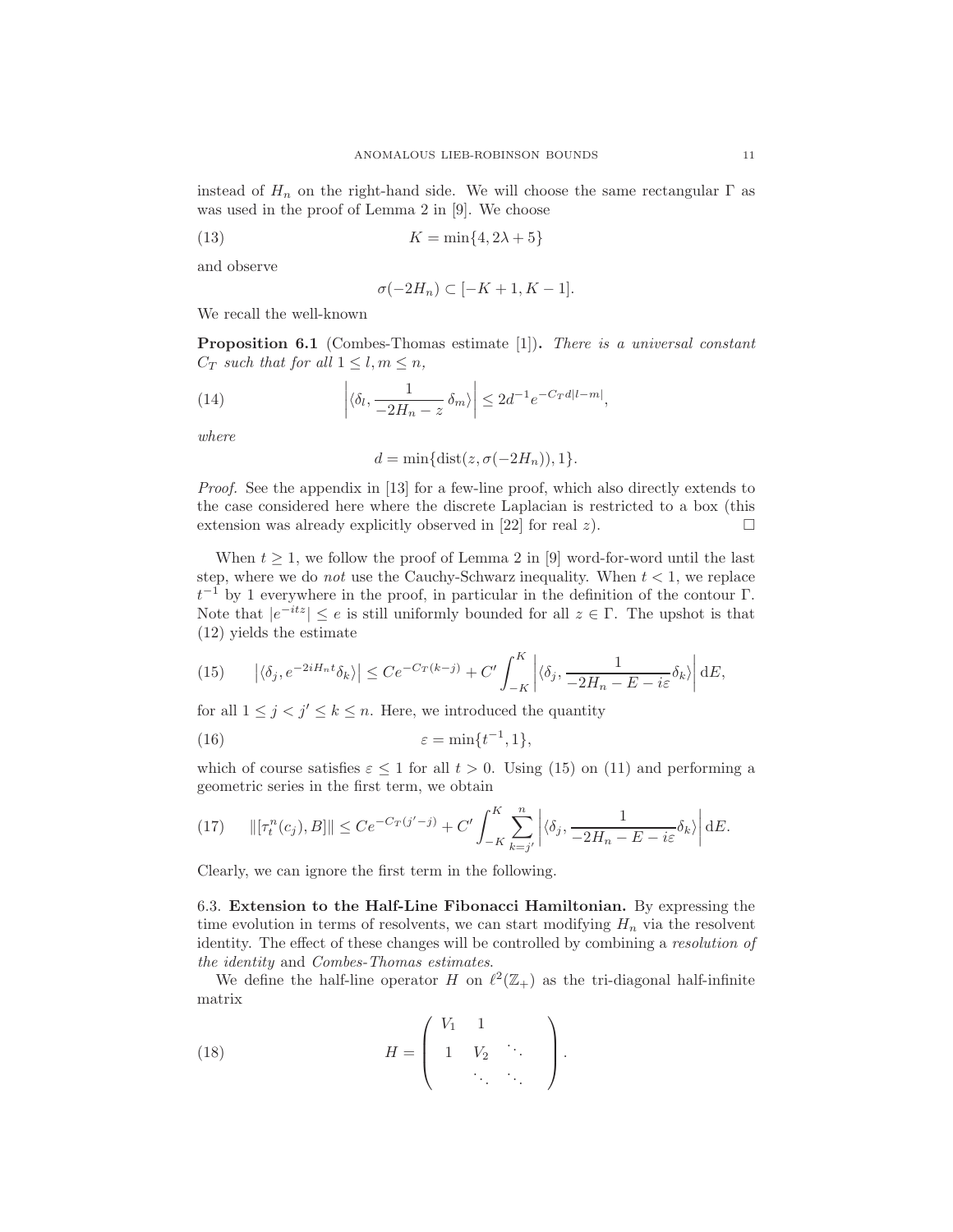We denote  $R(z) = (-2H - z)^{-1}$  and  $R_n(z) = (-2H_n - z)^{-1}$  with  $z = E + i\varepsilon$ . We recall the resolvent identity,

$$
R_n(z) = R(z) + R(z)2(H_n - H)R_n(z).
$$

Introducing a resolution of the identity  $\sum_{l=1}^{\infty} |\delta_l\rangle\langle\delta_l|$ , we can bound the sum in (17) by  $(19)$ 

$$
\sum_{k=j'}^{(1,0)} |\langle \delta_j, R_n(z) \delta_k \rangle| \leq \sum_{k=j'}^{n} |\langle \delta_j, R(z) \delta_k \rangle| + \sum_{l=1}^{\infty} |\langle \delta_j, R(z) \delta_l \rangle| \sum_{k=j'}^{n} |\langle \delta_l, 2(H_n - H) R_n(z) \delta_k \rangle|.
$$

An important observation is that, on the one hand

$$
H - H_n = \chi_n H \chi_n + |\delta_n\rangle\langle\delta_{n+1}| + |\delta_{n+1}\rangle\langle\delta_n|,
$$

where we used Dirac notation and wrote  $\chi_n$  for the indicator function of  $\mathbb{Z}_+$  $\{1, \ldots, n\}$ . On the other hand, for  $j' \leq k \leq n$ ,  $R_n(z)\delta_k$  is supported in  $\mathcal{H}_n$  due to the block diagonal structure of  $H_n - z \mathbb{1}_{\mathbb{Z}_+}$ . Together, these imply that the only contribution to the *l*-sum in (19) comes from the  $l = n + 1$  term. Hence, (20)

$$
\sum_{k=j'}^{n} |\langle \delta_j, R_n(z)\delta_k \rangle| \leq \sum_{k=j'}^{n} |\langle \delta_j, R(z)\delta_k \rangle| + 2 |\langle \delta_j, R(z)\delta_{n+1} \rangle| \sum_{k=j'}^{n} |\langle \delta_n, R_n(z)\delta_k \rangle|.
$$

We apply the Combes-Thomas estimate (14) to (20) and get

(21) 
$$
\sum_{k=j'}^{n} |\langle \delta_j, R_n(z)\delta_k \rangle| \leq 2 \sum_{k=j'}^{n+1} |\langle \delta_j, R(z)\delta_k \rangle| \left( 1 + 2\varepsilon^{-1} \sum_{k=j'}^{n} e^{-C_T \varepsilon |k-n|} \right)
$$

$$
\leq C \frac{1}{\varepsilon (1 - e^{-C_T \varepsilon})} \sum_{k=j'}^{\infty} |\langle \delta_j, R(z)\delta_k \rangle|.
$$

Note that  $n$  has disappeared from the last expression. Since we are aiming for uniformity in  $n$ , this is un-problematic. Using  $(21)$  to estimate  $(17)$  and recalling  $z = E + i\varepsilon$ , we see that it remains to control

(22) 
$$
C \frac{1}{\varepsilon (1 - e^{-C_1 \varepsilon})} \int_{-K}^{K} \sum_{k=j'}^{\infty} |\langle \delta_j, R(E + i\varepsilon) \delta_k \rangle| dE.
$$

6.4. Covariance of  $H(\omega)$  under Shifts. For  $l \geq 0$ , let  $T_l$  be the right-shift operator defined by

$$
T_l\delta_m=\delta_{m+l}
$$

with adjoint operator given by the left-shift  $T_l^* = T_{-l}$ . We observe the following *covariance property* of  $H(\omega)$ :

(23) 
$$
T_l^* H(\omega) T_l = H(\omega_l),
$$

where

$$
\omega_l = \omega + l\phi^{-1} \text{mod } 1.
$$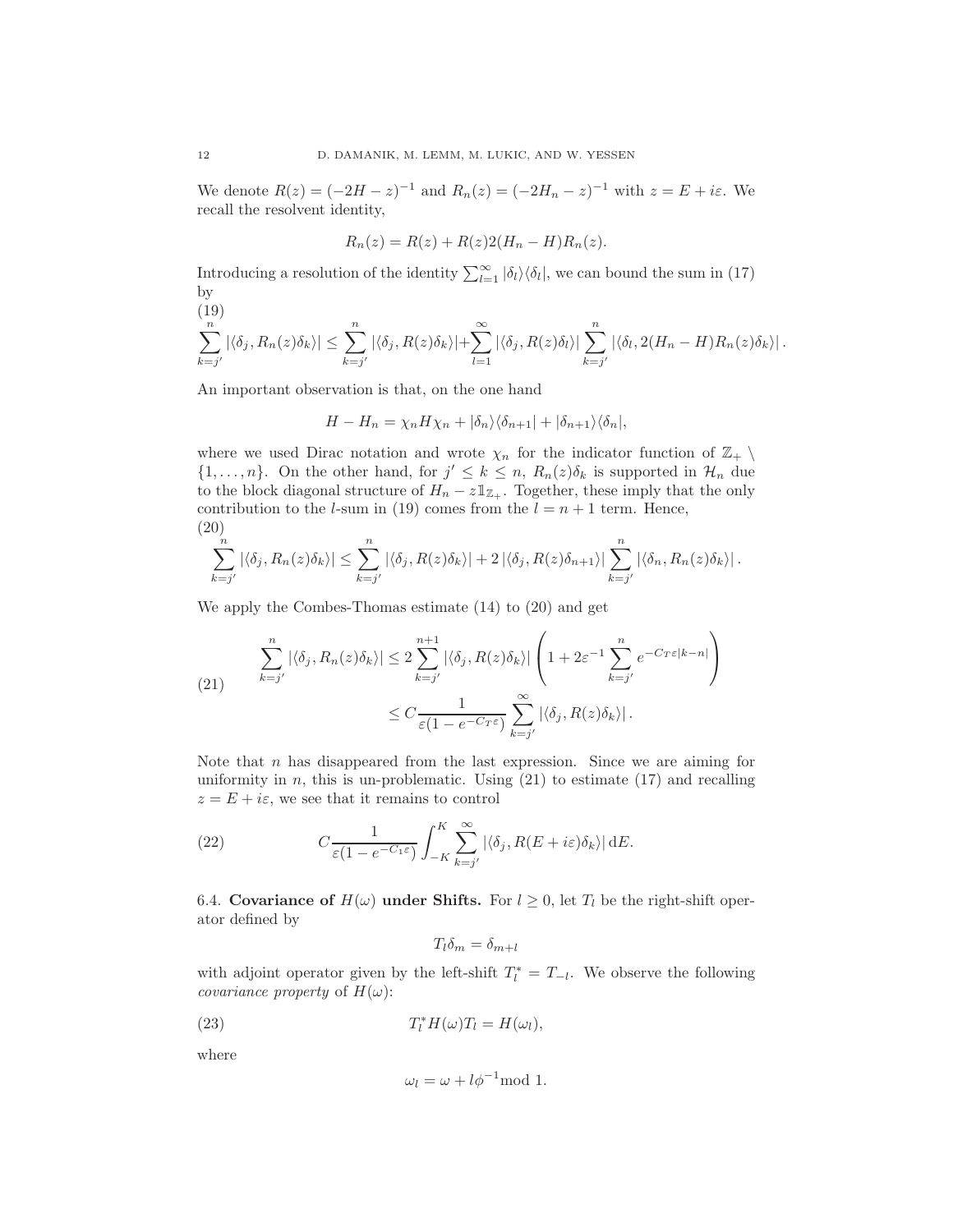Hence, for all  $1 \leq j < j'$ , functional calculus implies

(24)  

$$
\sum_{k=j'}^{\infty} |\langle \delta_j, R(E+i\epsilon,\omega)\delta_k \rangle| = \sum_{k=j'}^{\infty} |\langle \delta_1, T_{j-1}^* R(E+i\epsilon,\omega)T_{j-1}\delta_{1+k-j} \rangle
$$

$$
\leq \sum_{k=0}^{\infty} \sup_{\omega \in [0,1)} |\langle \delta_1, R(E+i\epsilon,\omega)\delta_{k+N} \rangle|,
$$

where we wrote  $R(z, \omega) = (-2H(\omega) - z)^{-1}$  for emphasis and introduced the integer  $N \equiv 1 + j' - j$ 

for notational convenience.

6.5. Bounding Resolvent Matrix Elements by Transfer Matrix Norms. The next step is to bound matrix elements of the resolvent in terms of transfer matrix norms, following the strategy of Theorem 7 in [8] of comparing with solutions u to the equation  $Hu = zu$ .

**Lemma 6.2** ([8]). There exists a constant  $C_2 > 0$  such that for all  $E \in [-K, K]$ and all  $N > 3$ , we have

$$
\sum_{k=0}^{\infty} \sup_{\omega \in [0,1)} |\langle \delta_1, R(E + i\varepsilon, \omega) \delta_{N+k} \rangle| \leq C_2 \frac{1}{\varepsilon (1 - e^{-C_T \varepsilon})} \min_{3 \leq N_1 \leq N} \sup_{\omega \in [0,1)} ||\Phi_{N_1}(E + i\varepsilon, \omega)||^{-1}.
$$

Here,  $C_T$  is the Combes-Thomas constant and  $\Phi_m(z,\omega)$  is the usual transfer matrix uniquely defined by the requirement that

$$
\left(\begin{array}{c}u(m+1)\\u(m)\end{array}\right)=\Phi_m(z,\omega)\left(\begin{array}{c}u(1)\\u(0)\end{array}\right),\quad\forall m\geq 0
$$

holds for every half-infinite vector u satisfying  $H(\omega)u = zu$ .

Remark 6.3. (i) In [8], the left-hand side of (25) featured an appropriate  $\ell^2$ norm instead.

- (ii) As is emphasized in  $[8]$ , the proof there only requires that V is real and bounded. Thus, uniformity in  $\omega$  comes for free.
- (iii) The restriction that  $N \geq 3$  is un-problematic for eventually concluding the LR bound, because order one terms can always be absorbed in the constant appearing on its right-hand side. As we will see later, the same idea will allow us to dispose of the potentially large  $\varepsilon$ -dependent pre-factor introduced by the Combes-Thomas estimates, at the expense of increasing the exponential growth in t on the right-hand side of the LR bound.

Before the proof, we introduce some notation, which is similar to that in [8]. For  $N \geq 3$  and  $l \geq 1$ , let

$$
V_m^{\pm,N}(\omega) = \begin{cases} V_m(\omega), & \text{if } m \le N \\ \pm 2K, & \text{if } m \ge N+1 \end{cases}
$$

and let  $H_N^{\pm}(\omega)$  be the half-infinite matrix obtained from  $H(\omega)$  by replacing  $V_m(\omega)$ with  $V_m^{\pm,N}(\omega)$  for all  $m \geq 1$ . Moreover, denote  $R_N^{\pm}(z) = (-2H_N^{\pm} - z)^{-1}$ . The crucial step is to establish the following analogue to Lemma 1 in [8].

 $\begin{array}{c} \begin{array}{c} \begin{array}{c} \end{array}\\ \begin{array}{c} \end{array} \end{array} \end{array}$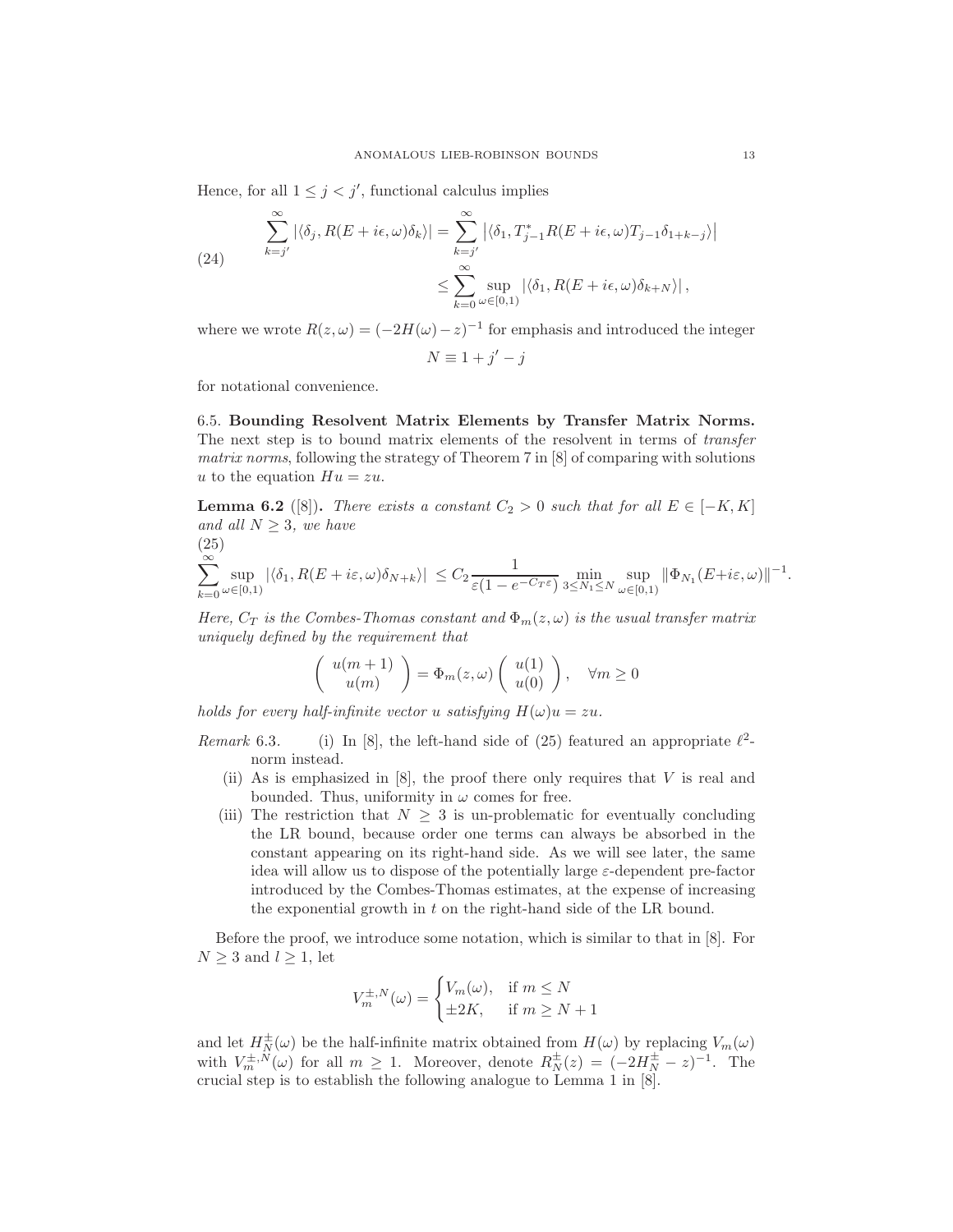**Lemma 6.4** ([8]). We have

(26)  
\n
$$
\sum_{k=0}^{\infty} \sup_{\omega \in [0,1]} |\langle \delta_1, R(E + i\varepsilon, \omega) \delta_{N+k} \rangle|
$$
\n
$$
\leq C \frac{1}{\varepsilon (1 - e^{-C_T \varepsilon})} \sum_{k=0}^{\infty} \sup_{\omega \in [0,1]} |\langle \delta_1, R_N^{\pm}(E + i\varepsilon, \omega) \delta_{N+k} \rangle|.
$$

Proof. We use the same combination of resolvent identity, resolution of the identity and Combes-Thomas estimate as in the extension from  $H_n$  to H before. Let  $z =$  $E + i\varepsilon$ . By the resolvent identity,

$$
R(z,\omega) = R_N^{\pm}(z,\omega) + R_N^{\pm}(z,\omega)\chi_N(V(\omega) \mp 2K)R(z,\omega),
$$

where  $\chi_N$  is the indicator function of the set  $\mathbb{Z}_+ \setminus \{1, \ldots, N\}$  and

$$
V(\omega) = \sum_{m \ge 1} V_m(\omega) |\delta_m\rangle \langle \delta_m|.
$$

We use this on the left-hand side of (26) and introduce a resolution of the identity to get

$$
\sum_{k=0}^{\infty} \sup_{\omega \in [0,1)} |\langle \delta_1, R(z, \omega) \delta_{N+k} \rangle|
$$
\n
$$
\leq C \sum_{k=0}^{\infty} \sup_{\omega \in [0,1)} \left( |\langle \delta_1, R_N^{\pm}(z, \omega) \delta_{N+k} \rangle| + \sum_{l=0}^{\infty} |\langle \delta_1, R_N^{\pm}(z, \omega) \delta_{N+l} \rangle \langle \delta_{N+l}, R(z) \delta_{N+k} \rangle| \right),
$$

where we also used that  $V(\omega) \mp 2K$  is bounded, uniformly in  $\omega$ . By the ordinary Combes-Thomas estimate on the half-line, see (A.11) in [13], we have

$$
|\langle \delta_{N+l}, R(z)\delta_{N+k}\rangle| \le \frac{C}{\varepsilon} e^{-C_T \varepsilon |k-l|}
$$

with constants that are uniform in  $E, k, l$  and  $\omega$ . Using this on (27) and performing a geometric series, we get

$$
\sum_{k=0}^{\infty} \sup_{\omega \in [0,1)} |\langle \delta_1, R(z,\omega)\delta_{N+k} \rangle| \le C \frac{1}{\varepsilon (1 - e^{-C_T \varepsilon})} \sum_{k=0}^{\infty} \sup_{\omega \in [0,1)} |\langle \delta_1, R_N^{\pm}(z,\omega)\delta_{N+k} \rangle|
$$
  
and we are done.

*Proof of Lemma 6.2.* Note that K defined by (13) satisfies  $K \geq 4$ . We follow wordfor-word the proofs of Lemmas 2 and 3 in [8] and use monotonicity of  $\sqrt{\cdot}$  where appropriate. We stress that

- (a) these arguments only assume that V is real and bounded and so none of the constants that appear depend on  $\omega$ ;
- (b) while the proof of Lemma 2 may appear to be for the whole-line case, due to the  $m_-(z)$ -term in formulae (35) and (36), it also applies to the half-line case with Dirichlet boundary condition (in which case the  $m_-(z)$ ) disappears). In fact, [8] note in the introduction that they consider both, the full-line and the half-line case, simultaneously. See also [20], where this method was originally developed.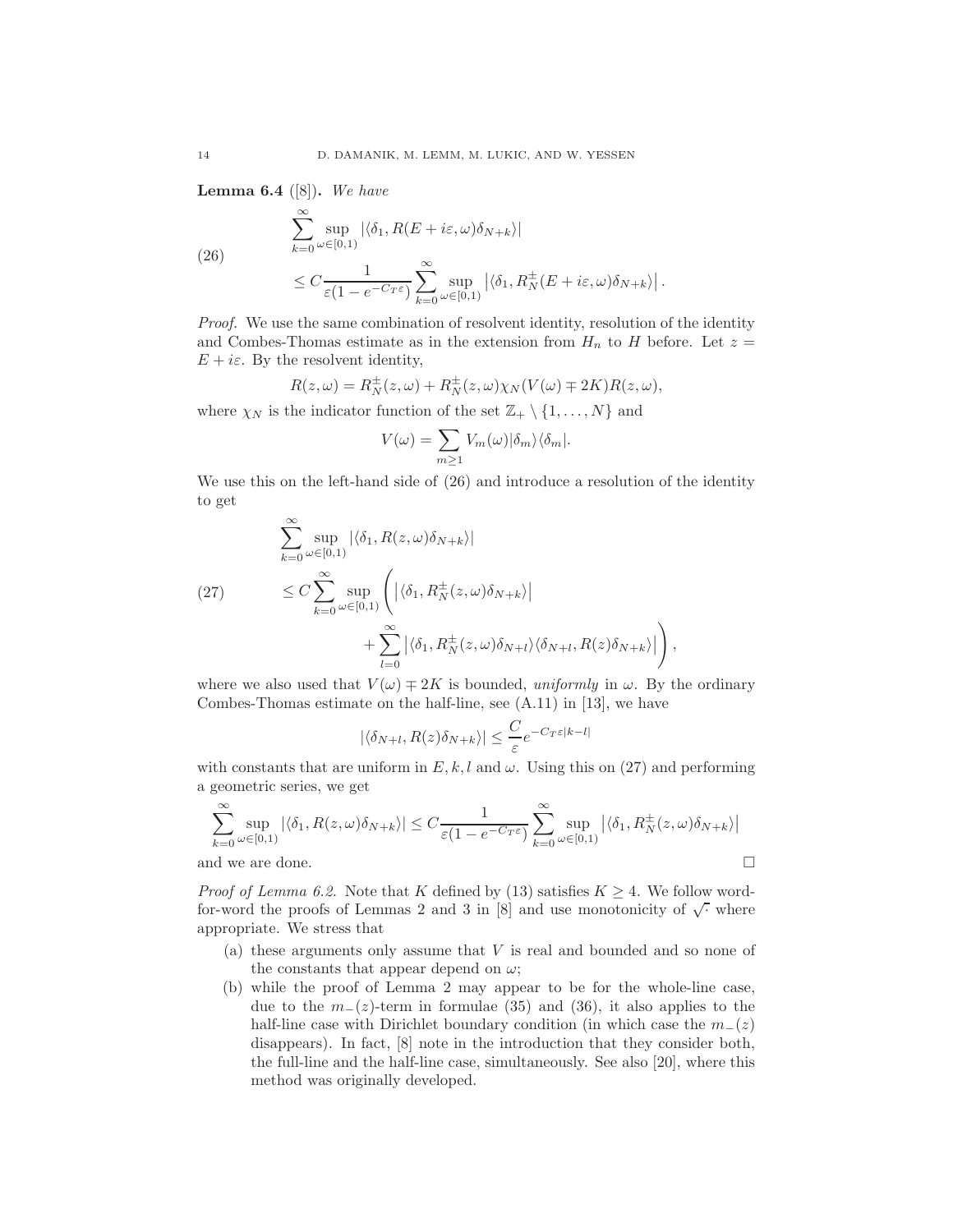Together with Lemma 6.4, these arguments imply that for all  $N \geq 3$  and all  $E \in$  $[-K, K]$ , we have

$$
\sum_{k=0}^{\infty} \sup_{\omega} \left| \langle \delta_1, \frac{1}{(R(z,\omega))} \delta_{N+k} \rangle \right| \leq C \frac{1}{\varepsilon (1 - e^{-C'\varepsilon})} \sup_{\omega} \|\Phi_N(z,\omega)\|^{-1},
$$

for all  $N \geq 3$ . Since the left-hand side is monotone decreasing in N, we can take the minimum over  $3 \leq N_1 \leq N$  and we are done. the minimum over  $3 \leq N_1 \leq N$  and we are done.

6.6. Lower Bounds on Transfer Matrix Norms and Conclusion. Lower bounds on transfer matrix norms  $\|\Phi_N(z,\omega)\|$  for the Fibonacci Hamiltonian can be obtained by studying the "trace map", a second-order difference equation for the sequence

(28) 
$$
x_M \equiv x_M(z,0) \equiv \text{tr} \frac{1}{2} \Phi_{F_M}(z,0),
$$

where  $F_M$  denotes the M-th Fibonacci number and the transfer matrix  $\Phi$  was defined in Lemma 6.2. Bounds on  $|x_M|$  lead to bounds on  $\|\Phi_{F_M}(z, 0)\|$  via the trivial estimate

(29) 
$$
||A|| \ge \frac{1}{2} |\text{tr } A|,
$$

which holds for any  $2 \times 2$  matrix A. For a detailed exposition of the trace map, we refer to Section 4 of  $|8|$ . Here, we use an improved version of the results of  $|8|$ established by [4] to prove their Proposition 3.8.

**Proposition 6.5** ([4]). Let  $\omega = 0$ . There exists  $\delta > 0$  such that for all  $\varepsilon \in (0,1]$ and all  $E \in [-K, K]$ , we have

$$
|x_M(E+i\varepsilon,0)| \ge (1+\delta)^{F_{M-M_0}}
$$

for all  $M \geq M_0 + 1$ , where  $M_0 \geq K$  is chosen such that

(30) 
$$
C'_{\delta}F_{M_0}^{-s'}<\varepsilon,
$$

where  $s' > \alpha'$  and  $C'_\delta > 0$  is an appropriate constant.

*Proof.* See the proof of Proposition 3.8 (b) in [4].

We are now ready to give the

*Proof of Theorem 5.2.* Recall that  $N \equiv 1 + j' - j$  and recall the definition of  $\varepsilon$  in (16). We start from (17), apply (21) to extend to the half-line, (24) to reduce to the case  $j = 1$  at the price of a sup<sub> $\omega$ </sub> and finally we apply Lemma 6.2 to conclude

(31)  
\n
$$
\|[\tau_t^n(c_j), B] \| \le C \|B\| e^{-C_T(j'-j)} + C' \|B\| \left(\frac{1}{\varepsilon(1 - e^{-C_T \varepsilon})}\right)^2
$$
\n
$$
\times \int_{-K}^K \min_{3 \le N_1 \le N} \sup_{\omega \in [0,1)} \|\Phi_{N_1}(E + i\varepsilon, \omega)\|^{-1} dE.
$$

As remarked before, we can safely ignore the first term, since it gives an LR bound with  $v = 0$ . Moreover, since  $\|\tau_t^n(c_j), B\| \leq 2\|B\|$  and the claimed LR bound allows for a constant on the right-hand side, we may ignore order-one quantities in the following.

Step 1: We would like to apply Proposition 6.5 together with (29) to bound the transfer matrix norms from below by an exponentially increasing quantity. However,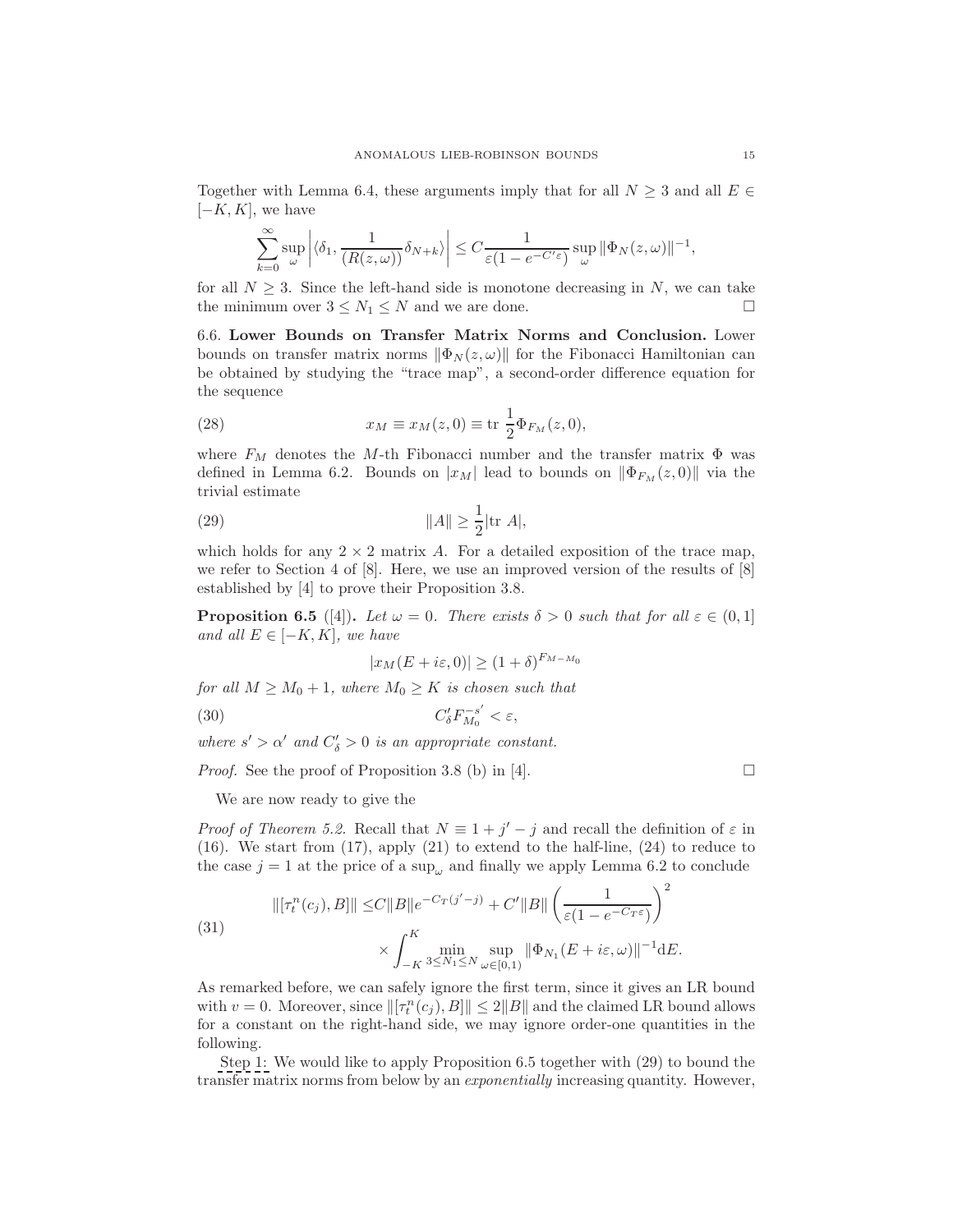it is assumed in Proposition 6.5 that  $\omega = 0$ , while we require uniformity in  $\omega$ . In order to extend to general  $\omega \in [0,1)$ , we use results of [2] (this possibility was already noted in passing in [8]): According to Proposition 3.4 in [2], we have

$$
x_M(E,\omega) = x_M(E,0)
$$

for all  $E \in \mathbb{R}$ , all  $\omega \in [0,1)$  and either (a) all odd M or (b) all even M. Both sides of this equation are complex analytic in  $E$ , which is obvious from the usual definition of the transfer matrices of positive index, see (12) in [8]. Thus, we can extend the relation to

$$
(32) \t\t\t x_M(z,\omega) = x_M(z,0),
$$

with  $z$  complex and  $M$  as before.

Step 2: We choose  $M'_1$  to be the largest integer such that  $F_{M'_1} \leq N$ , i.e. we have

$$
F_{M_1'} \leq N < F_{M_1'+1}.
$$

If it so happens that (32) holds for all even (odd) integers  $M$ , but  $M'_1$  is odd (even), we set  $M_1 \equiv M'_1 - 1$ . Otherwise, we set  $M_1 \equiv M'_1$ . We can assume  $M_1 \geq 3$ , because  $M_1 < 3$  yields an order-one bound on  $N = 1 + j' - j$  and such terms can be ignored as we explained before.

Then, we estimate the minimum in (31) by the  $M_1$ -th term and we use (29), (32) and Proposition 6.5 to find, for some  $\delta > 0$ ,

$$
(33) \quad ||[\tau_t^n(c_j), B]|| \le C ||B|| e^{-C_T(j'-j)} + C'||B|| \left(\frac{1}{\varepsilon (1 - e^{-C_T \varepsilon})}\right)^2 (1 + \delta)^{-F_{M_1 - M_0}}
$$

*if* we have  $M_1 \geq M_0 + 1$  with  $M_0$  chosen minimally, i.e.

$$
C_\delta'F_{M_0}^{-s'}<\varepsilon\leq C_\delta'F_{M_0-1}^{-s'}.
$$

Next, we will investigate this condition further.

Step 3: The first inequality right above is equivalent to

(34) 
$$
F_{M_0} > \left(\frac{C'_\delta}{\varepsilon}\right)^{1/s'}.
$$

We will use the well-known fact that

(35) 
$$
\frac{\phi^l}{\sqrt{5}} - \frac{1}{2} \le F_l \le \frac{\phi^l}{\sqrt{5}} + \frac{1}{2}
$$

for all  $l \geq 0$ . It implies that, up to order-one constants, one can replace  $F_l$  by  $\phi^l/\sqrt{5}$ . Using this and convexity of the exponential function, we conclude that the second term in (33) is bounded by

(36) 
$$
C\left(\frac{1}{\varepsilon(1-e^{-C_T\varepsilon})}\right)^2e^{-\mu'(F_{M_1}-F_{M_0})},
$$

where we introduced the positive quantity

$$
\mu' = \frac{2\log(1+\delta)}{\sqrt{5}}.
$$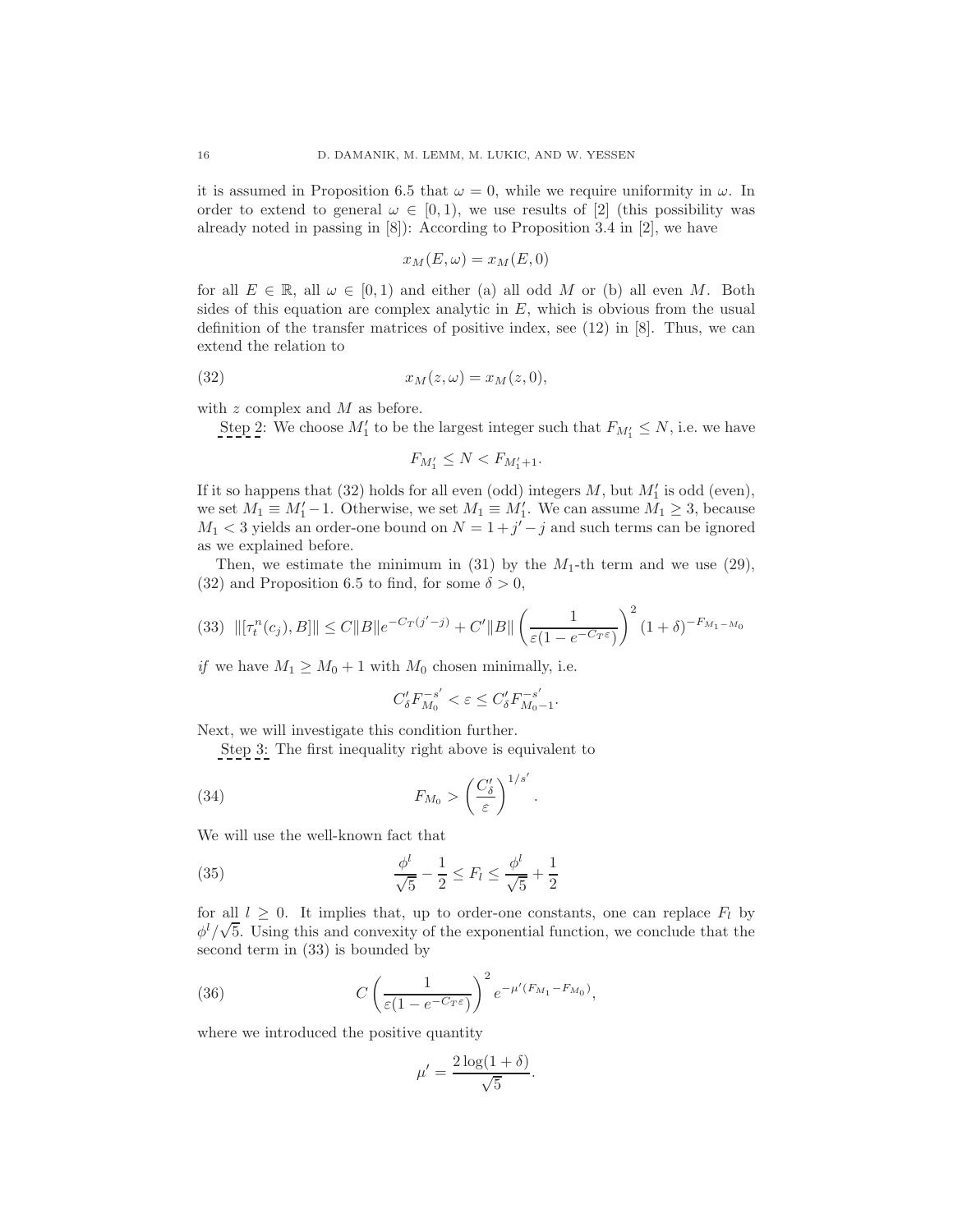We use (35) and recall the definitions of  $M_0, M'_1$  as certain minimal/maximal integers to get

$$
F_{M_0} \le \phi F_{M_0 - 1} + 2 \le \phi \left(\frac{C'_\delta}{\varepsilon}\right)^{1/s'} + 2,
$$
  

$$
F_{M_1} \ge \phi^{-1} F_{M'_1} - 1 \ge \phi^{-2} (F_{M'_1 + 1} - C) \ge \phi^{-2} N - C.
$$

We use these to bound (36) by

(37) 
$$
C\left(\frac{1}{\varepsilon(1-e^{-C_T\varepsilon})}\right)^2 e^{-\mu(N-v\varepsilon^{-1/s'})},
$$

with

(38) 
$$
\mu = \phi^{-2} \mu', \qquad v = \phi^3 (C'_{\delta})^{1/s'}
$$

and this bound holds for  $N \geq v \varepsilon^{-1/s'} + C'$  for some universal constant  $C'$ .

Step 4: We come to the conclusion, which mainly involves making order-one changes to accommodate some exceptional cases. Suppose that  $t \geq 1$ , i.e.  $\varepsilon = t^{-1}$ according to the definition of  $\varepsilon$  in (16). It is crucial that the pre-factor in (37), which quantifies the cost of our two Combes-Thomas estimates, can be bounded via

$$
\left(\frac{t}{1 - e^{-C_T t^{-1}}}\right)^2 \le C'_T t^4
$$

for all  $t \geq 1$ , where  $C'_T$  is a universal constant. Moreover,  $C'_T t^4$  can be bounded in terms of the exponential increase in  $t$  in (37), by an order-one constant in front and a change of  $1/s' > \alpha'$  to a slightly larger value, but since  $1/s'$  may be arbitrarily close to  $\alpha'$  this change is irrelevant. We have shown that

(39) 
$$
\|[\tau_t^n(c_j), B]\| \le C \|B\| \exp\left(-\mu(|j'-j| - vt^{1/s'})\right)
$$

for all  $t \geq 1$ , all  $1/s' > \alpha'$ , whenever  $|j'-j| - vt^{\alpha(\lambda)} \geq C'$ . In the case  $t < 1$ , we have  $\varepsilon = 1$  according to (16) and all occurrences of t in the previous argument can be replaced by order-one quantities. Since the exponential is bounded in  $t < 1$ , we can then re-instate the t-dependence by yet another order-one change of the constants. Hence, (39) extends to all  $t > 0$ .

Finally, when  $|j'-j|-vt^{1/s'}| < C'$ , the argument of the exponential in the LR bound is bounded from below and hence the entire right-hand side is at least order-one. This finishes the proof.  $\Box$ 

# 7. Proof that  $\alpha' = \alpha_u^+$

In this section, we prove Proposition 5.1, which we recall states that

$$
\alpha'(\lambda) = \alpha_u^+(\lambda)
$$

for all  $\lambda > 0$  (we will suppress  $\lambda$  from the notation from now on). The proof will proceed via the following two lemmas. The first one features some other transport exponents and we recall their definitions.

Definition 7.1. We write

$$
|X|^p(t)=\sum_{n>0}|n|^p|\langle e^{-itH}\delta_1,\delta_n\rangle|^2
$$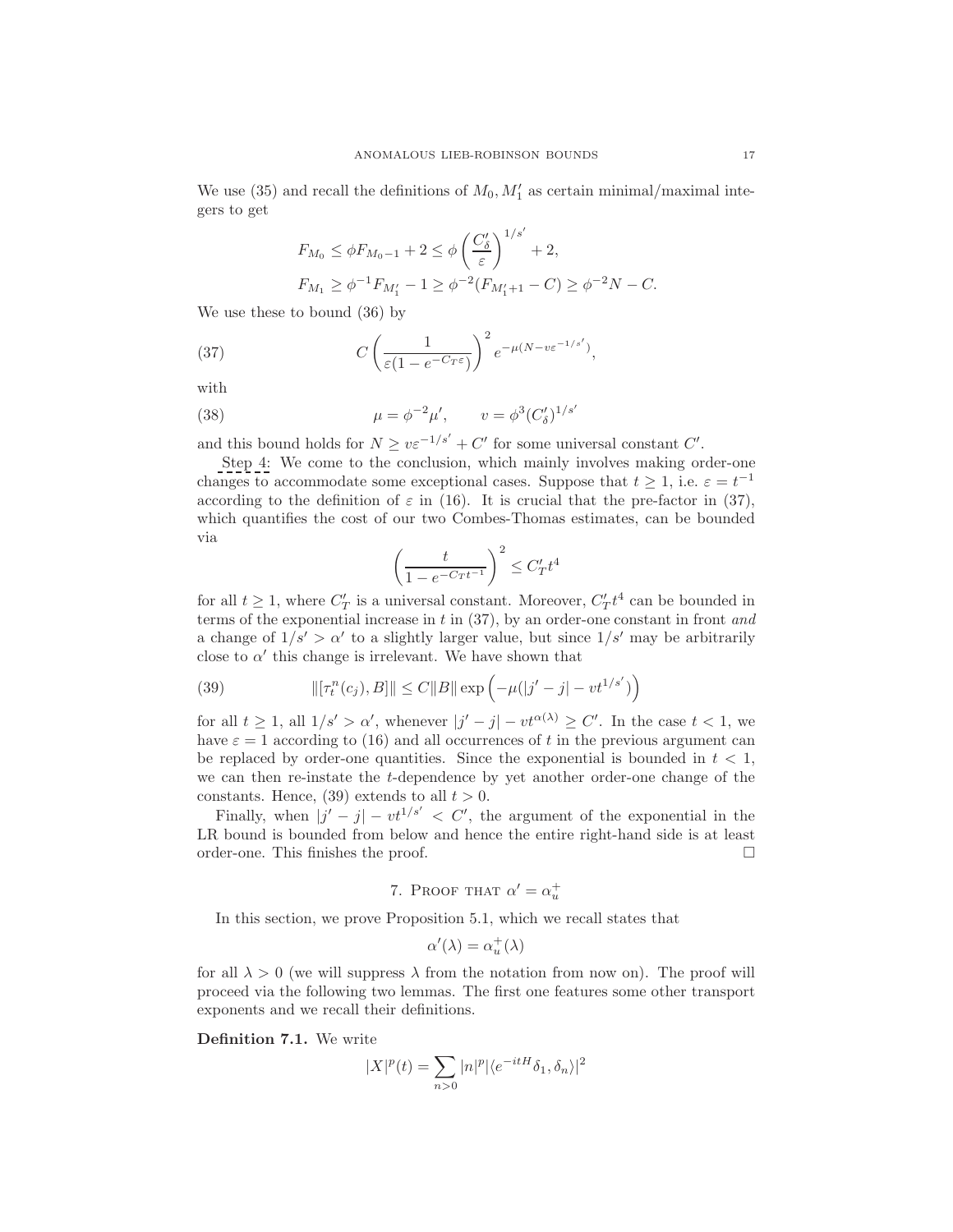for the p-th moment of the position operator. For any function  $f(t)$ , define its time-average by

$$
\langle f \rangle(T) = \frac{2}{T} \int_0^\infty e^{-2t/T} f(t) \, \mathrm{d}t
$$

for all  $T > 0$ . We define the transport exponents

(40)  
\n
$$
\beta^+(p) = \limsup_{t \to \infty} \frac{\log |X|^p(t)}{p \log t},
$$
\n
$$
\tilde{\beta}^+(p) = \limsup_{t \to \infty} \frac{\log \langle |X|^p(t) \rangle}{p \log t}.
$$

The time-averaged upper transport exponent can be defined by analogy with (2) and  $(3)$ , or by

(41) 
$$
\tilde{\alpha}_u^+ = \lim_{p \to \infty} \tilde{\beta}^+(p).
$$

The two definitions are equivalent; see Theorems 2.18, 2.22 of [10], where it is also shown that

(42) 
$$
\alpha_u^+ = \lim_{p \to \infty} \beta^+(p).
$$

**Lemma 7.2.** We have  $\tilde{\alpha}_u^+ \leq \alpha_u^+$ .

*Proof.* Fix  $p \in (0, \infty)$  and take an arbitrary  $\gamma > \beta^+(p)$ . Then

$$
|X|^p(t)\le Ct^{p\gamma}
$$

for some  $C$  independent of  $t$ , so the time-averaged  $p$ -th moment obeys

$$
\langle |X|^p \rangle(T) = \frac{2}{T} \int_0^\infty e^{-2t/T} |X|^p(t) dt \le 2CC_1 T^{p\gamma},
$$

where  $C_1 = \int_0^\infty e^{-2x} x^{p\gamma} dx$ . This in turn implies  $\tilde{\beta}^+(p) \leq \gamma$ , which implies

$$
\tilde{\beta}^+(p) \le \beta^+(p)
$$

for any  $p \in (0, \infty)$ . The claim now follows from (41) and (42).

**Lemma 7.3.** We have  $\alpha_u^+ \leq \alpha'$ .

Proof. This is just a minor modification of arguments in [4], in which one replaces Parseval's identity with Dunford functional calculus formula (12) to obtain the analogue of formula (26) in [4] with  $\tilde{\alpha}_u^+$  replaced by  $\alpha_u^+$ . More precisely, instead of invoking [8] to bound averaged probabilities, as done on p. 27 of [4], one uses the same formula without averaging derived in Theorem 1 of [9].

Then, part (b) of Proposition 3.8 in [4] directly yields the same bound on  $\alpha_u^+$ as the one on  $\tilde{\alpha}_u^+$  in part (c) and the existence of the limit is established by [4, Proposition 3.7.  $\Box$ 

Remark 7.4. The reason why the averaging in [4] can be removed is that one is dealing with upper bounds and thus the triangle inequality for integrals is available to control the possible oscillation in the Dunford functional calculus formula (12).

Proof of Proposition 5.1 and Corollary 2.9. From Lemmas 7.2 and 7.3, we have, for all  $\lambda > 0$ ,

$$
\tilde{\alpha}_u^+ \le \alpha_u^+ \le \alpha'.
$$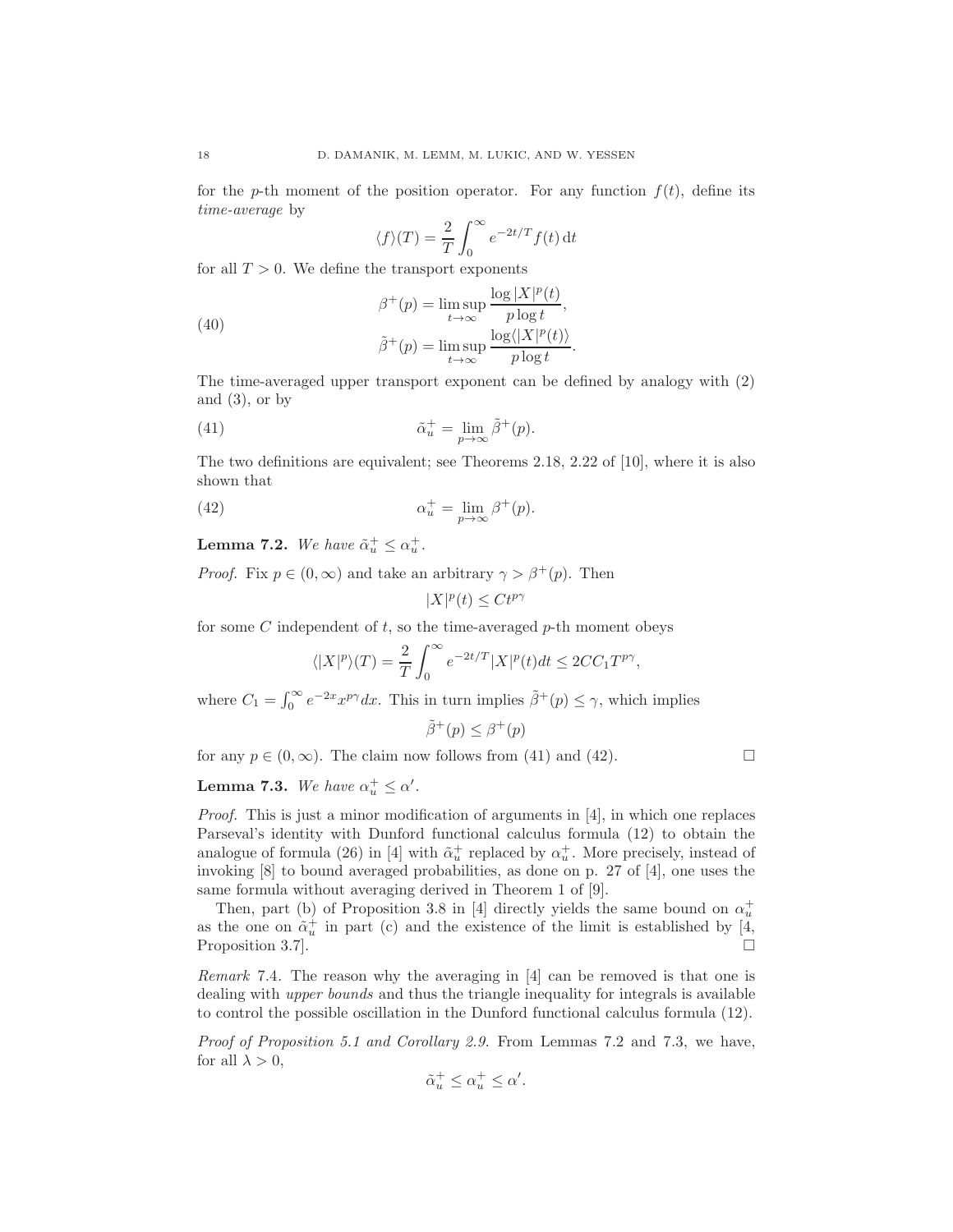By Proposition 3.8 (c) and Proposition 3.7 in [4], we also have

$$
\alpha'\leq\tilde{\alpha}_u^+
$$

and we are done.

## 8. Remark on the Random Dimer Model

We conclude with a brief discussion as to why the method of this paper will not yield anomalous LR bounds of power-law type for the XY chain with "random" dimer" external magnetic field. This section is mostly intended for experts and we refer to [18, 19] for details, in particular for the precise definition of the random dimer model. The main message is as follows: Consider the sum over fermionic commutators in (8), which comes from the non-locality of the Jordan-Wigner transformation. In the Fibonacci case, the summands were decaying exponentially, so the sum decays also exponentially and we could conclude that  $LR_{\text{fermi}}(\alpha)$  implies  $LR(\alpha)$ , with the same  $\alpha$ ! On the other hand, if the fermionic commutators only decay like a *power law*, as we will see is the case for the random dimer model, the sum in (8) decreases the power-law decay by one and so, as far as our bounds go, the many-body transport is truly faster than the one-body transport on the power-law scale.

The random dimer model, introduced by Dunlap, Wu and Philips [12], is given by a one-dimensional discrete Laplacian together with a random potential which may take only two values  $\pm \lambda$  with  $\lambda < 1$ , but these values always appear in pairs. A characteristic feature of this model is that the dimer-to-dimer transfer matrices commute at the so-called "critical energies"  $E_c = \pm \lambda$  and that in this (non-generic) case the system exhibits non-trivial transport, in contrast to the usual Anderson localization of a one-dimensional disordered quantum system.

More precisely, it follows from [9, 18, 19] that for the random dimer model, the transport exponent  $\beta^+(p)$  defined in (40) satisfies

(43) 
$$
\beta^+(p) = \max\left\{0, 1 - \frac{1}{2p}\right\}, \quad \forall p > 0.
$$

According to (42), we have

$$
\alpha_u^+ = 1.
$$

We now consider an XY chain with external magnetic field given by pairs of random dimers  $\pm \lambda$ . As pointed out in Remark 2.7, the argument that proved Theorem 2.6 generalizes to this case and so the best  $LR(\alpha)$ , in the sense of Definition 2.1, that can hold for this model, is  $LR(1)$ , but  $LR(1)$  holds for much more general models anyway [28].

Roughly speaking,  $\alpha_u^+ = 1$  means that the one-dimensional quantum particle has exponentially small probability to be observed a distance of order  $t$  away from its initial location after time t has passed. While the probability of observation is not exponentially small for distances of order  $t^{\beta}$  with  $0 < \beta < 1$ , it is *polynomially* small for  $\beta$  sufficiently close to 1, since  $\beta^+(p) < 1$ . With this more refined perspective in mind, one could hope to prove an anomalous LR bound of power-law type such as

(44) 
$$
\mathbb{E}\|[\tau_t^n(A),B]\| \leq C_1 \left(\frac{t^{\beta}}{|j-j'|}\right)^{\mu},
$$

for the random dimer model. Here, the objects  $A, B, n, j, j', C, \mu$  are chosen as in Theorem 2.4, now of course for the random dimer model, E denotes the expectation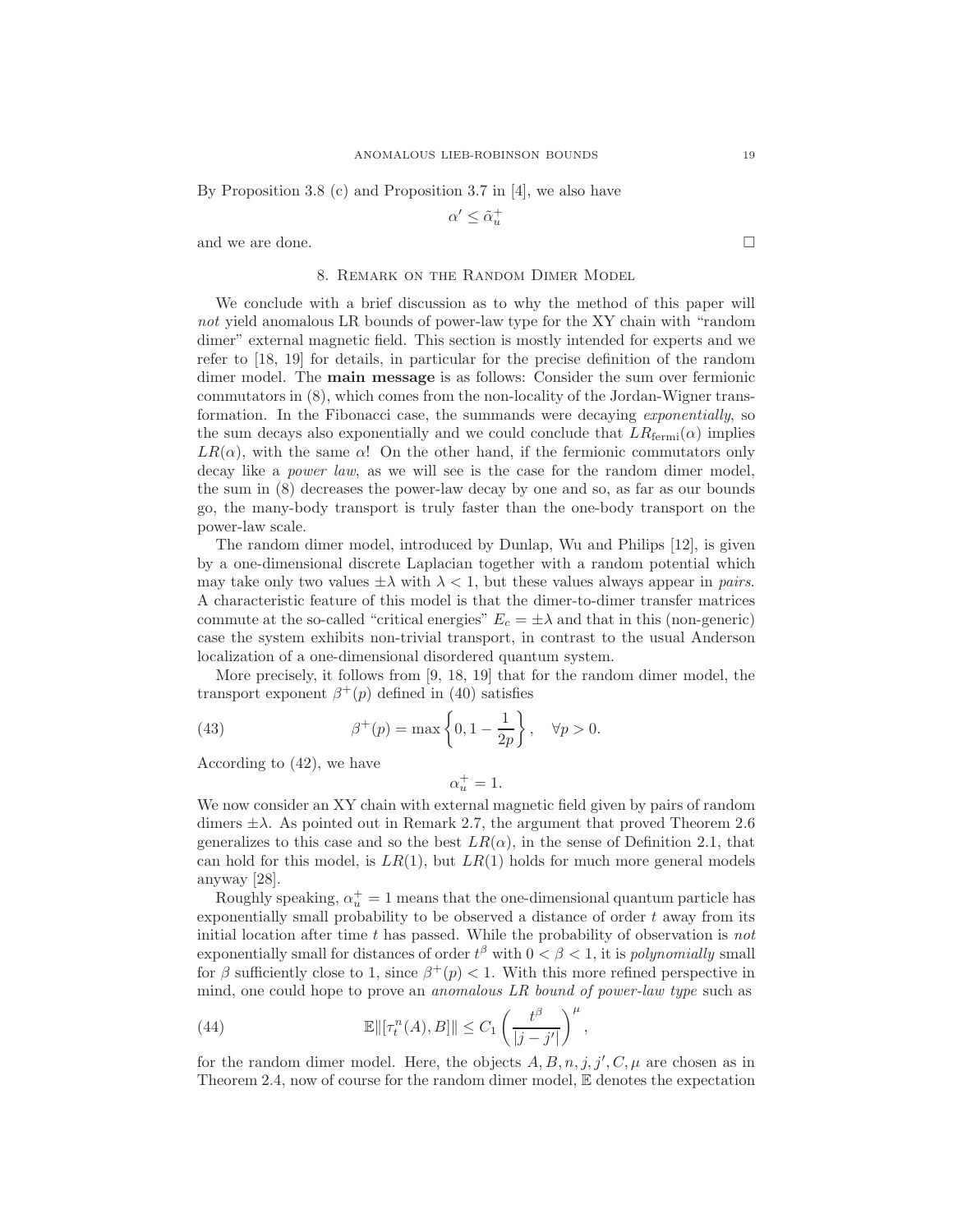over the randomness and  $\beta > 0$  should be related to  $\beta^+(p)$  in some way. Let us now argue why the Jordan-Wigner method will not give such a bound with  $\beta < 1$ .

Following our argument for the Fibonacci case, one first proves a fermionic LR bound of power-law type. Adapting the arguments of [18] to our purposes (the main challenge again being to go from  $\ell^2$ -norms to  $\ell^1$ -norms), one finds

(45) 
$$
\mathbb{E} \|[ \tau_n^t(c_j), B] \| + \mathbb{E} \|[ \tau_n^t(c_j^*), B] \| \leq C_1 \left( \frac{t^{\beta^+(p)+1/p+\nu}}{|j-j'|} \right)^p
$$

for any  $\nu > 0$ . While it is conceivable that the extra  $1/p$  term in the exponent is technical and can be removed, one still has the following problem: To obtain the LR bound for the corresponding XY chain, one has to take a sum over fermionic LR bounds, see (8). This yields, even without the  $1/p$  term,

$$
C_1 t^{p\beta^+(p)+\nu'}\sum_{l=1}^j\left(\frac{1}{l+|j'-j|}\right)^p\leq C_1'\frac{t^{p\beta^+(p)+\nu'}}{|j'-j|^{p-1}}
$$

for any  $\nu' > 0$  and any  $p > 1$  (for  $p \le 1$ , the sum diverges). Recalling (43), we see that  $p\beta^+(p) = p - 1/2$  for  $p > 1$ . Hence, the right-hand side above reads

$$
C'_1\left(\frac{t^{\frac{p-1/2}{p-1}+\nu''}}{|j'-j|}\right)^{p-1}
$$

for any  $\nu'' > 0$ . Of course,

$$
\frac{p-1/2}{p-1} > 1
$$

and so this does not yield an anomalous LR bound (44) with  $\beta < 1$ .<sup>4</sup> In summary, we have seen that the anomalous one-body transport of the random dimer model is still too fast to "survive" the summation (8) that arises from the non-locality of the Jordan-Wigner transformation and hence too fast to yield an anomalous LR bound of power-law type on the many-body level.

#### **REFERENCES**

- 1. J.M. Combes and L. Thomas, *Asymptotic behaviour of eigenfunctions for multiparticle Schrödinger operators*, Comm. Math. Phys. **34** (1973), 251–270.
- 2. D. Damanik, *Dynamical upper bounds for one-dimensional quasicrystals*, J. Math. Anal. Appl. 303 (2005), 327–341.
- 3. D. Damanik, A. Gorodetski, Q.-H. Liu, Y.-H. Qu, *Transport exponents of Sturmian Hamiltonians*, J. Funct. Anal. 269 (2015), no. 5, 1404 - 1440.
- 4. D. Damanik, A. Gorodetski, and W. Yessen, *The Fibonacci Hamiltonian*, arXiv:1403.7823, to appear in Invent. Math.
- 5. D. Damanik, R. Killip, and D. Lenz, *Uniform spectral properties of one-dimensional quasicrystals. III.* α*-continuity*, Comm. Math. Phys. 212 (2000), 191–204.
- 6. D. Damanik, M. Lemm, M. Lukic, and W. Yessen, *New anomalous Lieb-Robinson bounds in quasiperiodic XY chains*, Phys. Rev. Lett. 113 (2014), 127202.
- 7. D. Damanik, M. Lukic, and W. Yessen, *Quantum dynamics of periodic and limit-periodic Jacobi and block Jacobi matrices with applications to some quantum many body problems*, preprint.
- 8. D. Damanik and S. Tcheremchantsev, *Upper bounds in quantum dynamics*, J. Amer. Math. Soc. 20 (2007), 799–827.

<sup>&</sup>lt;sup>4</sup>Note that for  $\beta \geq 1$ , the LR bound of power-law type (45) is weaker than  $LR(1)$ , which always holds and yields an exponentially small error term.